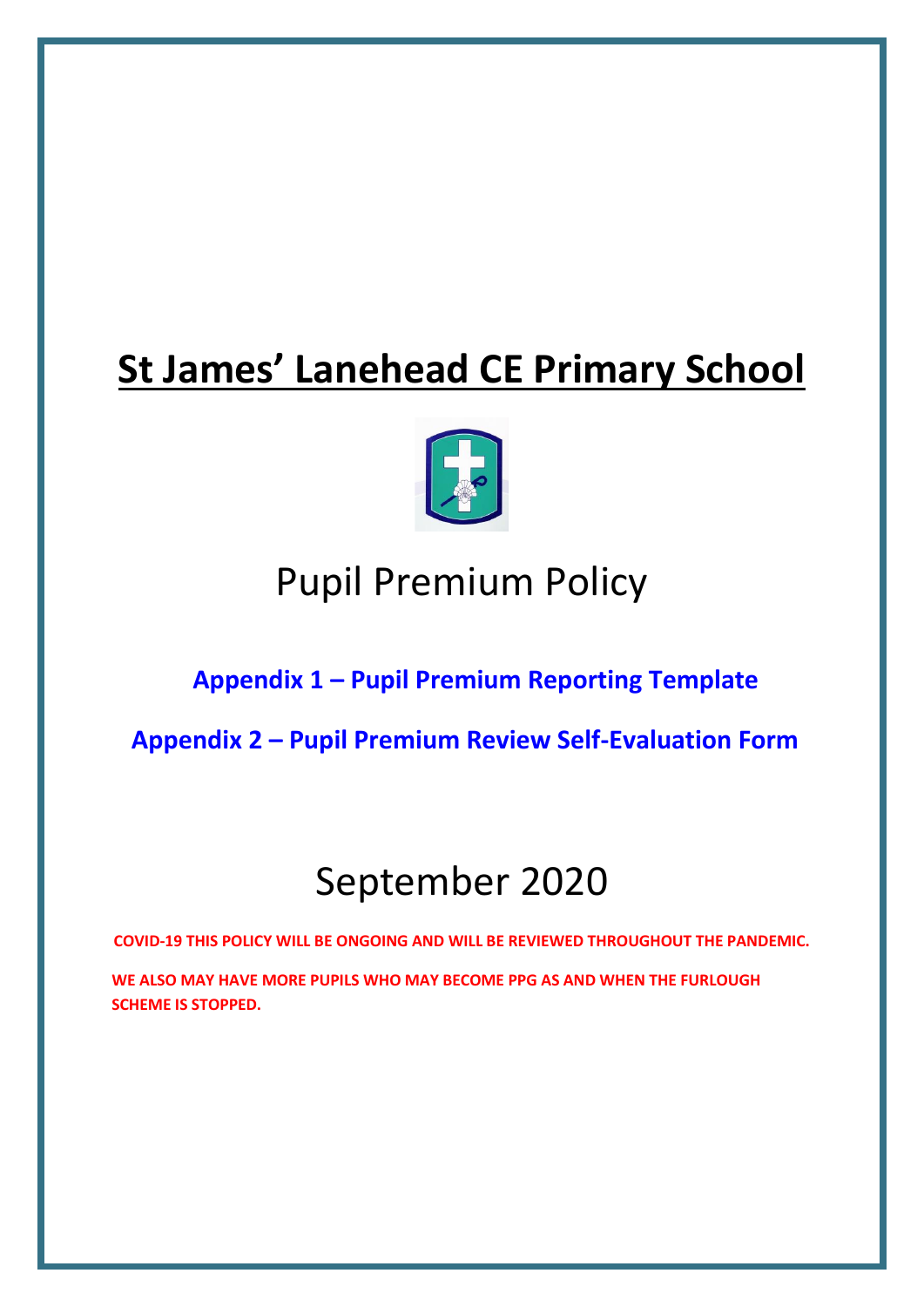#### **Contents:**

#### [Statement of intent](#page-2-0)

- 1. [Legal framework](#page-3-0)
- 2. [PPG allocation rates](#page-3-1)
- 3. [Objectives](#page-3-2)
- 4. [How PPG can be spent](#page-4-0)
- 5. [Our long-term strategy for success](#page-4-1)
- 6. [A tiered approach to PPG spending](#page-6-0)
- 7. [Use of the LAC and PLAC premiums](#page-6-1)
- 8. [Example interventions](#page-7-0)
- 9. [Use of the service pupil premium \(SPP\)](#page-8-0)
- 10. [Accountability](#page-9-0)
- 11. [Reporting](#page-9-1)
- 12. [Pupil premium reviews](#page-10-0)
- 13. [Overpayments](#page-10-1)
- 14. [Monitoring and review](#page-10-2)

### **Appendices**

Appendix 1 – [Pupil Premium Reporting Template](#page-12-0)

Appendix 2 – [Pupil Premium Review Self-Evaluation Form](#page-14-0)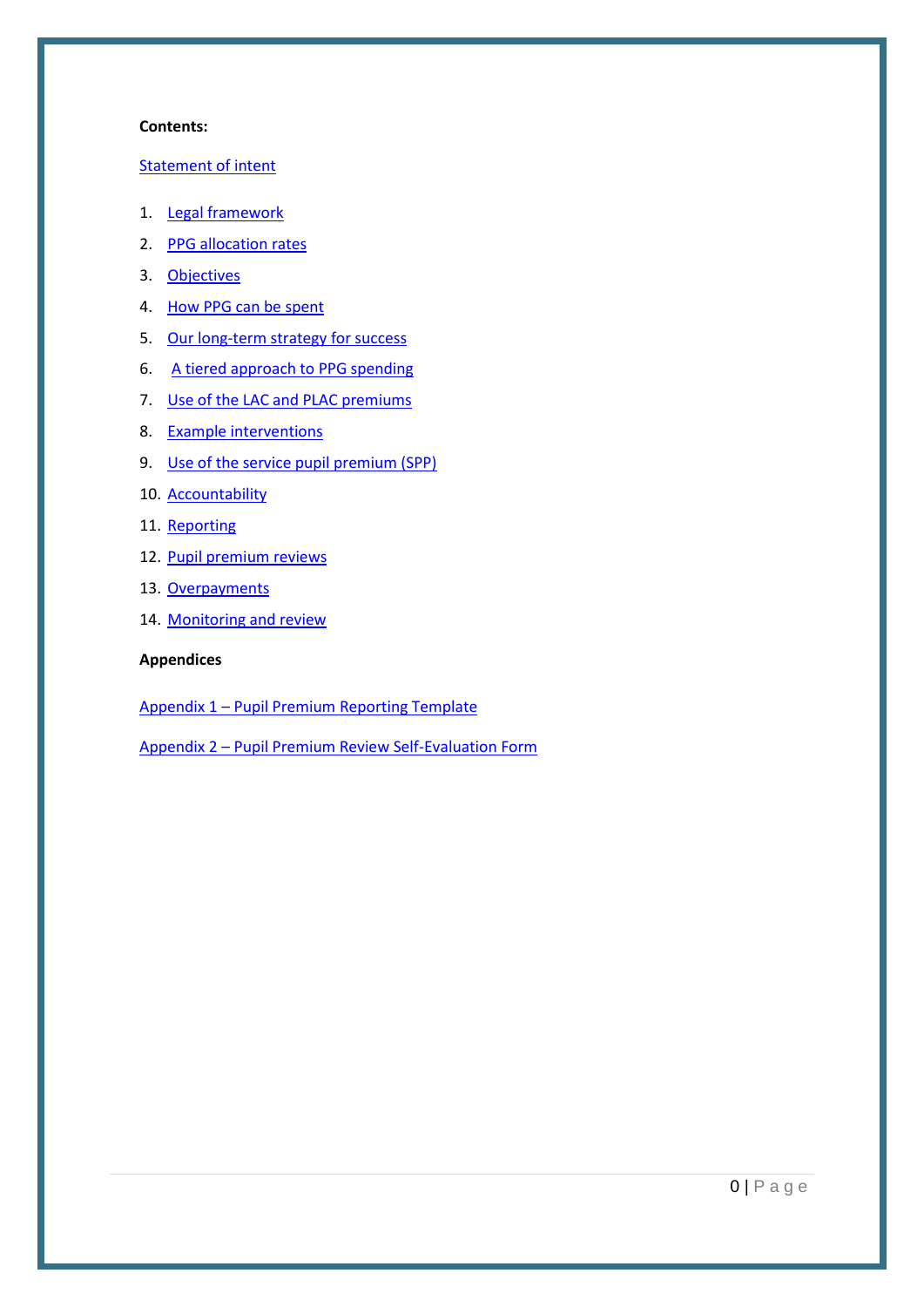#### <span id="page-2-0"></span>**Statement of intent**

At **St James Lanehead CE Primary School** , we believe that the highest possible standards can only be achieved by having the highest expectations of all learners.

Some pupils from disadvantaged backgrounds require additional support; therefore, we will use all the resources available to help them reach their full potential, including the pupil premium grant (PPG).

The PPG was created to provide funding for three key areas:

- Raising the attainment of disadvantaged pupils and closing the gap with their peers.
- Providing funding for LAC and previously LAC (PLAC).
- Supporting pupils with parents in the armed forces.

This policy outlines the amount of funding available, the school's strategy for spending the PPG effectively, and the procedures for ensuring the funding is allocated correctly.

#### **Signed by:**

Headteacher **Date:** September 2020

g. a. thatly

Chair of governors **Date:** September 2020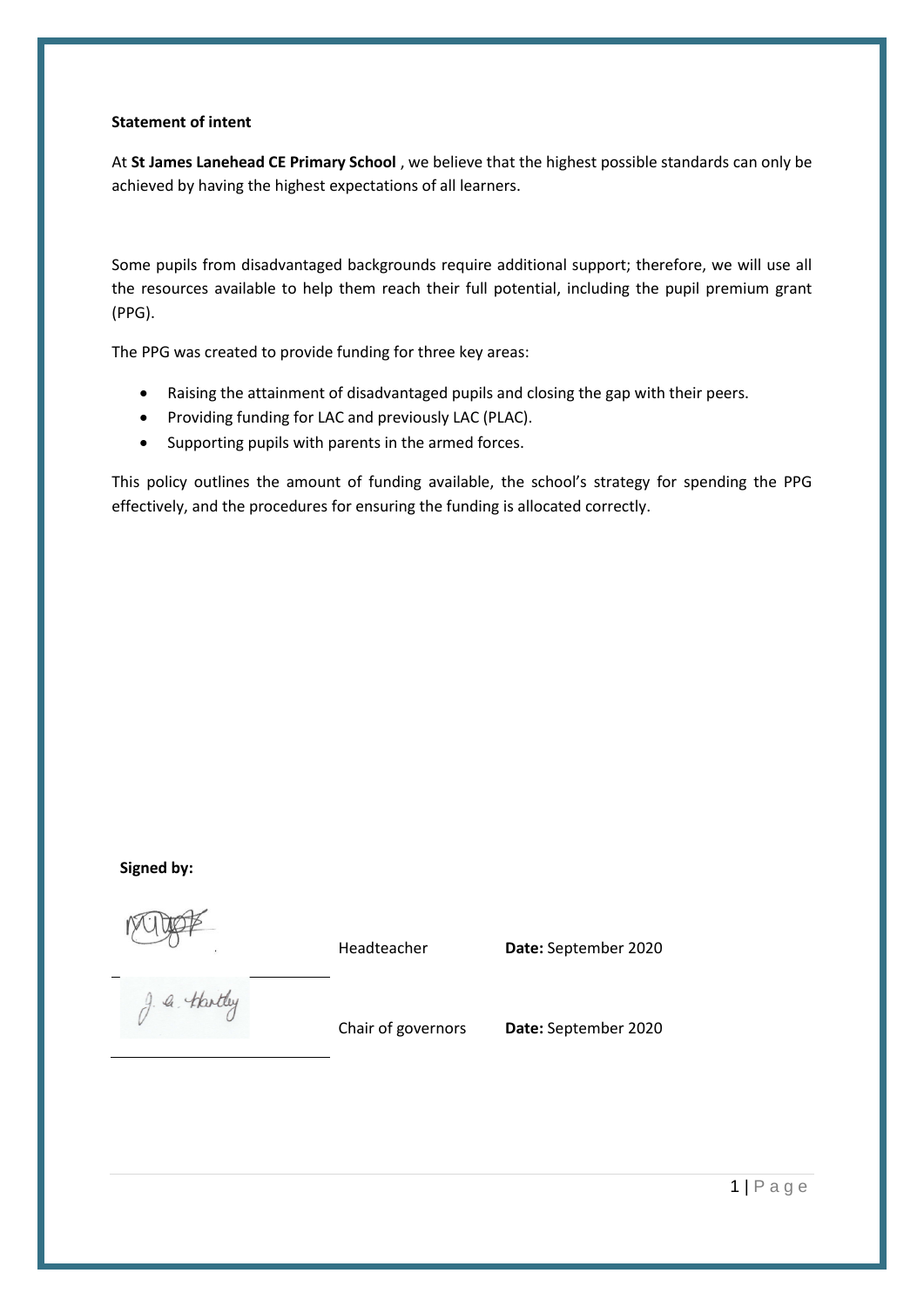# <span id="page-3-0"></span>**1. Legal framework**

- 1.1. This policy has due regard to all relevant legislation and guidance including, but not limited to, the following:
	- Children Act 1989
	- Equality Act 2010
	- ESFA (2019) 'Pupil premium 2019 to 2020: conditions of grant'
	- DfE (2018) 'Promoting the education of looked-after children and previously looked-after children'
	- NCTL and the Teaching Schools Council (TSC) (2018) 'Effective pupil premium reviews'
	- MoD (2019) 'The Service Pupil Premium: what you need to know'
	- Education Endowment Foundation (EEF) (2019) 'The EEF Guide to the Pupil Premium'

# <span id="page-3-1"></span>**2. PPG allocation rates**

2.1. For the academic year 2019 to 2020, grant allocations are as follows:

| <b>Disadvantaged pupils</b>                                                                                                                                                   | <b>PPG</b> amount per<br>pupil   |
|-------------------------------------------------------------------------------------------------------------------------------------------------------------------------------|----------------------------------|
| Pupils in Reception to Year 6 recorded as 'Ever 6 FSM'                                                                                                                        | £1,320                           |
| LAC as defined in the Children Act 1989 – children who are in the care of, or<br>provided with accommodation by, an English LA                                                | £2,300                           |
| PLAC who have ceased to be looked after by an LA in England or Wales<br>because of adoption, a special guardianship order, a child arrangements order<br>or a residence order | £2,300                           |
| Service children                                                                                                                                                              | <b>Grant amount per</b><br>pupil |
| Any pupil in Reception to Year 11 recorded as an 'Ever 6 service child' or in<br>receipt of a child pension from the MoD                                                      | £300                             |

#### <span id="page-3-2"></span>**Objectives**

- 2.2. To provide additional educational support to raise the achievement of pupils in receipt of the PPG.
- 2.3. To narrow the gap between the educational achievement of these pupils and their peers.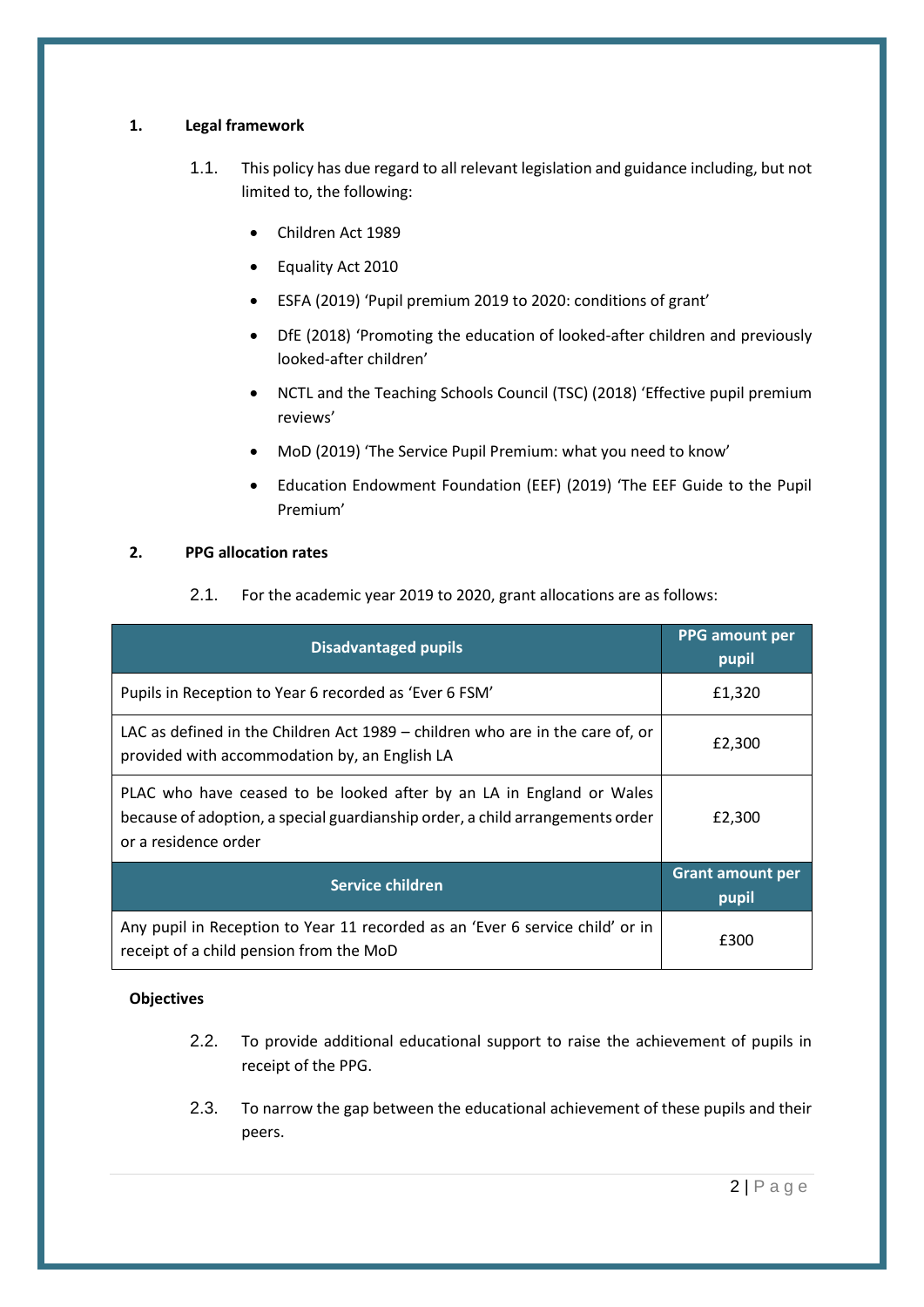- 2.4. To address underlying inequalities, as far as possible, between pupils.
- 2.5. To ensure that the PPG reaches the pupils who need it most.
- 2.6. To make a significant impact on the education and lives of these pupils.
- 2.7. To work in partnership with the parents/carers of pupils to collectively ensure pupils' success.

### <span id="page-4-0"></span>**3. How PPG can be spent**

- 3.1. Under the terms of the PPG, the funding may be spent in the following ways:
	- For the purposes of the school, i.e. for the educational benefit of pupils registered at the school.
	- For the benefit of pupils registered at other maintained schools or academies.
	- On community facilities, i.e. services whose provision furthers any charitable purpose for the benefit of pupils at the school or their families, or people who live or work in the locality in which the school is situated.
- 3.2. If the PPG is not used within the academic year, some or all of it may be carried forward to the following year.

### <span id="page-4-1"></span>**4. Our long-term strategy for success**

- 4.1. We maximise use of the PPG by:
	- Assigning a pupil premium lead who works with the SLT, Headteacher, SENDCO, School Business Manager and Governing Board to champion the educational needs of PPG recipients and ensure the implementation of this policy.
	- Ensuring PPG funding and spending can be identified within the school's budget.
	- Consulting the pupil premium lead, governors, staff and parents/carers when deciding how funds are spent.
	- Assessing the individual provisions required for each pupil in receipt of the PPG.
- 4.2. We have adopted a long-term **three-year**strategic plan, aligned to the wider school improvement strategy, which contains the following considerations:
	- **Expenditure**
	- **Recruitment**
	- Teaching practice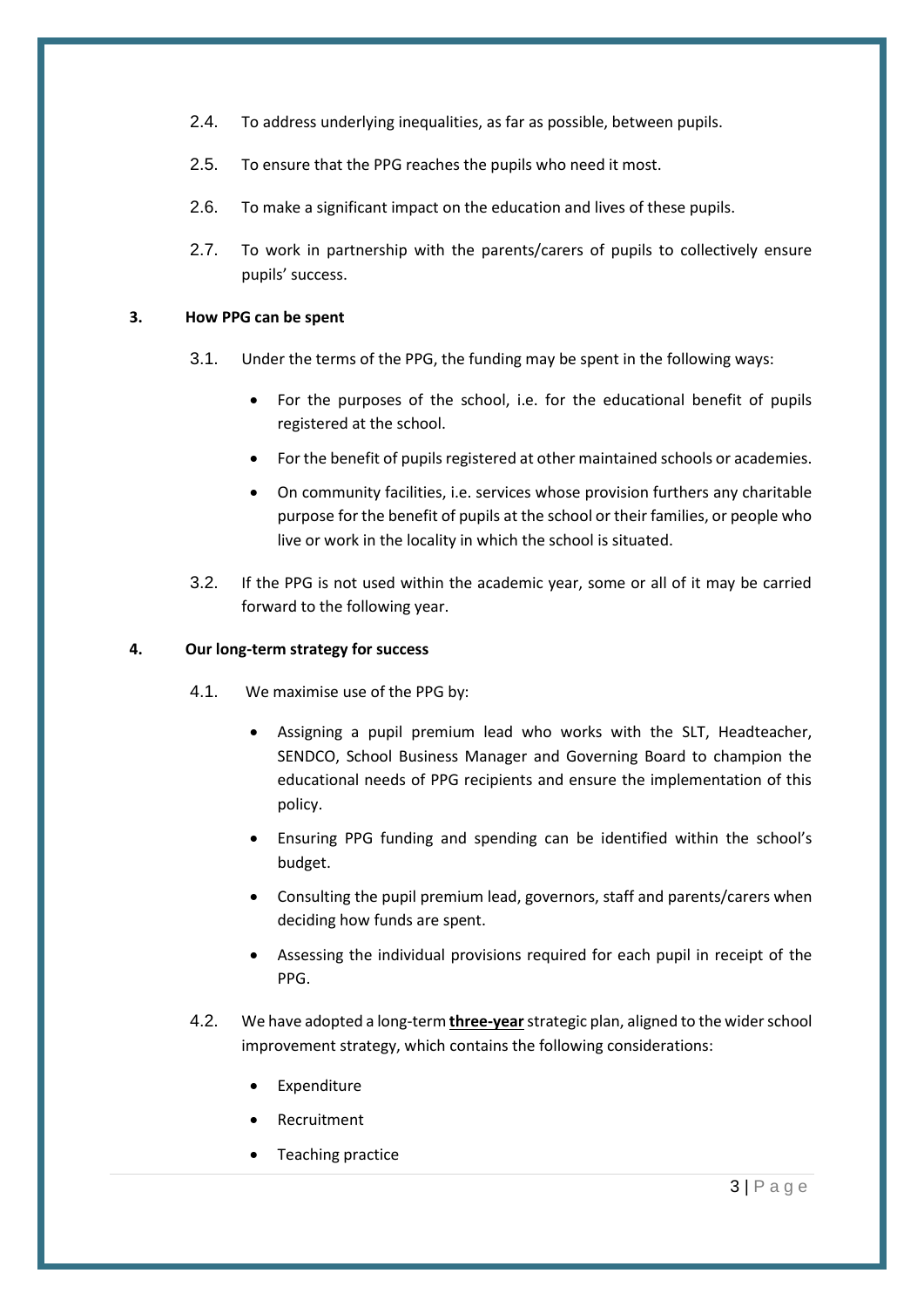- Staff development
- 4.3. We conduct light-touch **annual** reviews to inform the plan and form the school's pupil premium statement.
- 4.4. We explore evidence-based summaries of PPG use, such as the EEF's Teaching and [Learning Toolkit,](https://educationendowmentfoundation.org.uk/evidence-summaries/teaching-learning-toolkit) to determine the best use of the funding.
- 4.5. The EEF's [Families of Schools Database](https://educationendowmentfoundation.org.uk/tools/families-of-schools-database) is consulted to learn about effective practice in similar schools.
- 4.6. We focus on approaches that:
	- Are individually tailored to the strengths and needs of each pupil.
	- Are consistent (based on agreed core principles and components) but also flexible and responsive.
	- Are evidence-based.
	- Are focussed on clear short-term goals providing opportunities for pupils to experience success.
	- Include regular, high-quality feedback from teaching staff.
	- Engage parents/carers in the agreement and evaluation of support arrangements (e.g. via pupils' personal education plans (PEP)).
	- Support pupil transition through the stages of education (e.g. from primary to secondary).
	- Raise aspirations through access to high-quality educational experiences.
	- Promote each pupil's awareness and understanding of their own thought process (metacognition) and help them to develop problem-solving strategies.
- 4.7. We choose approaches that emphasise:
	- Relationship-building, both with appropriate adults and with their peers.
	- An emotionally-intelligent approach to the setting of clear behaviour boundaries.
	- Increasing pupils' understanding of their emotions and identity.
	- Positive reinforcement.
	- Building self-esteem.
	- Relevance to the learner the approach relates to pupils' interests and make success matter to them.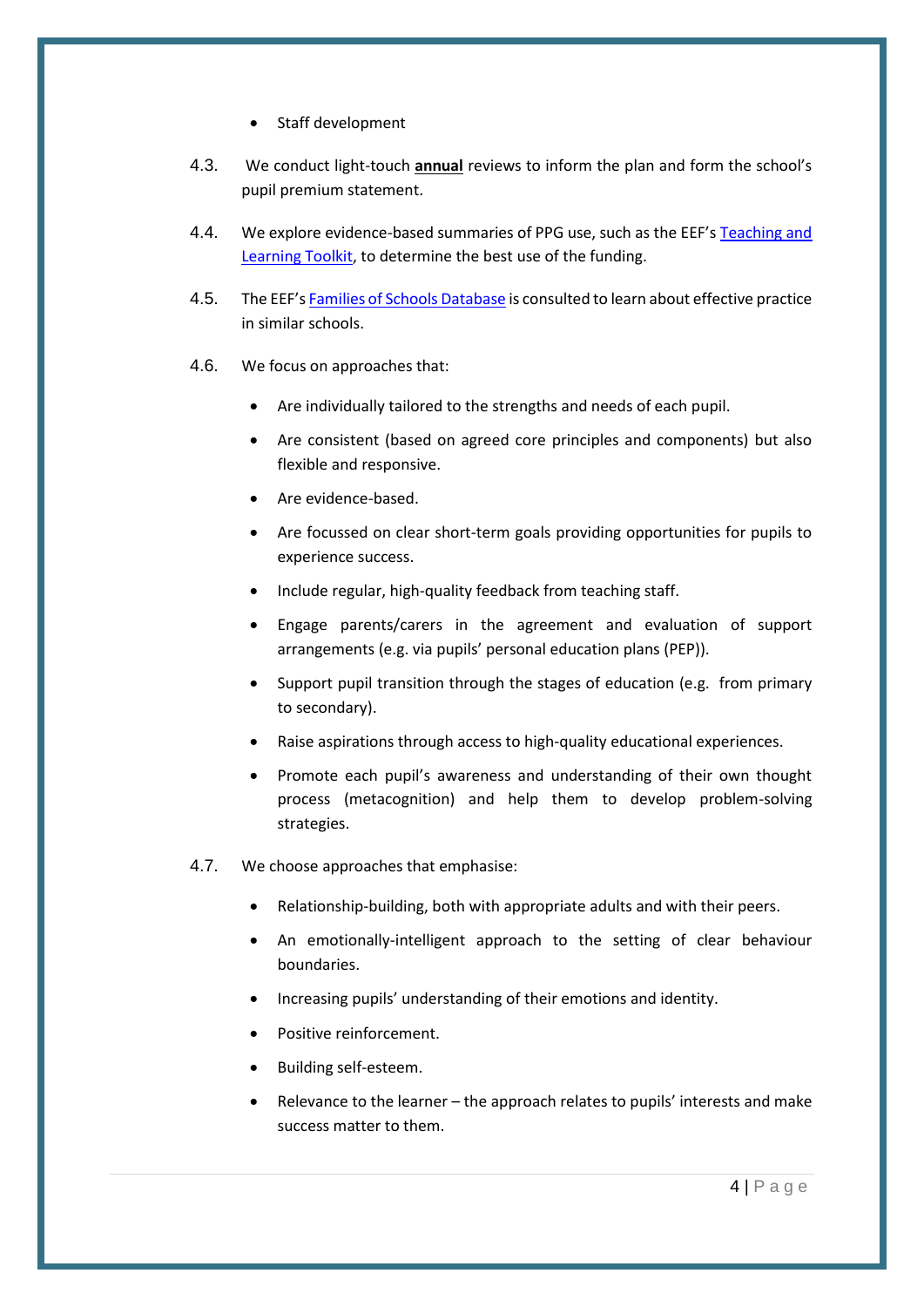- A joined-up approach involving the pupil's social worker, carer, VSH and other relevant professionals.
- A child-centred approach to assessment for learning.

# <span id="page-6-0"></span>**5. A tiered approach to PPG spending**

- 5.1. We operate a tiered approach to PPG spending to ensure spending is both balanced and focussed. Spending priorities are as follows:
	- **1: Teaching**
	- **2: Targeted academic support**
	- **3: Wider strategies**
- 5.2. Ensuring effective teaching in every classroom is the priority for PPG spending. To achieve this, we spend the PPG in the following ways:
	- **Professional development**
	- **Recruitment and retention**
	- **Supporting early career teachers**
- 5.3. Evidence shows that targeted support has a positive impact and is a key component of effective PPG use. We may spend the PPG on targeted support in the following ways:
	- **Structured interventions**
	- **Small group tuition**
	- **One-to-one support**
- 5.4. Wider strategies are used to overcome non-academic barriers to success. We may spend the PPG on the following wider strategies:
	- **Behaviour support**
	- **Attendance initiatives**
	- **Parental sessions**
	- **Pastoral and parental workers in school**
	- **Mental Health first aid**
- <span id="page-6-1"></span>**6. Use of the LAC and PLAC premiums**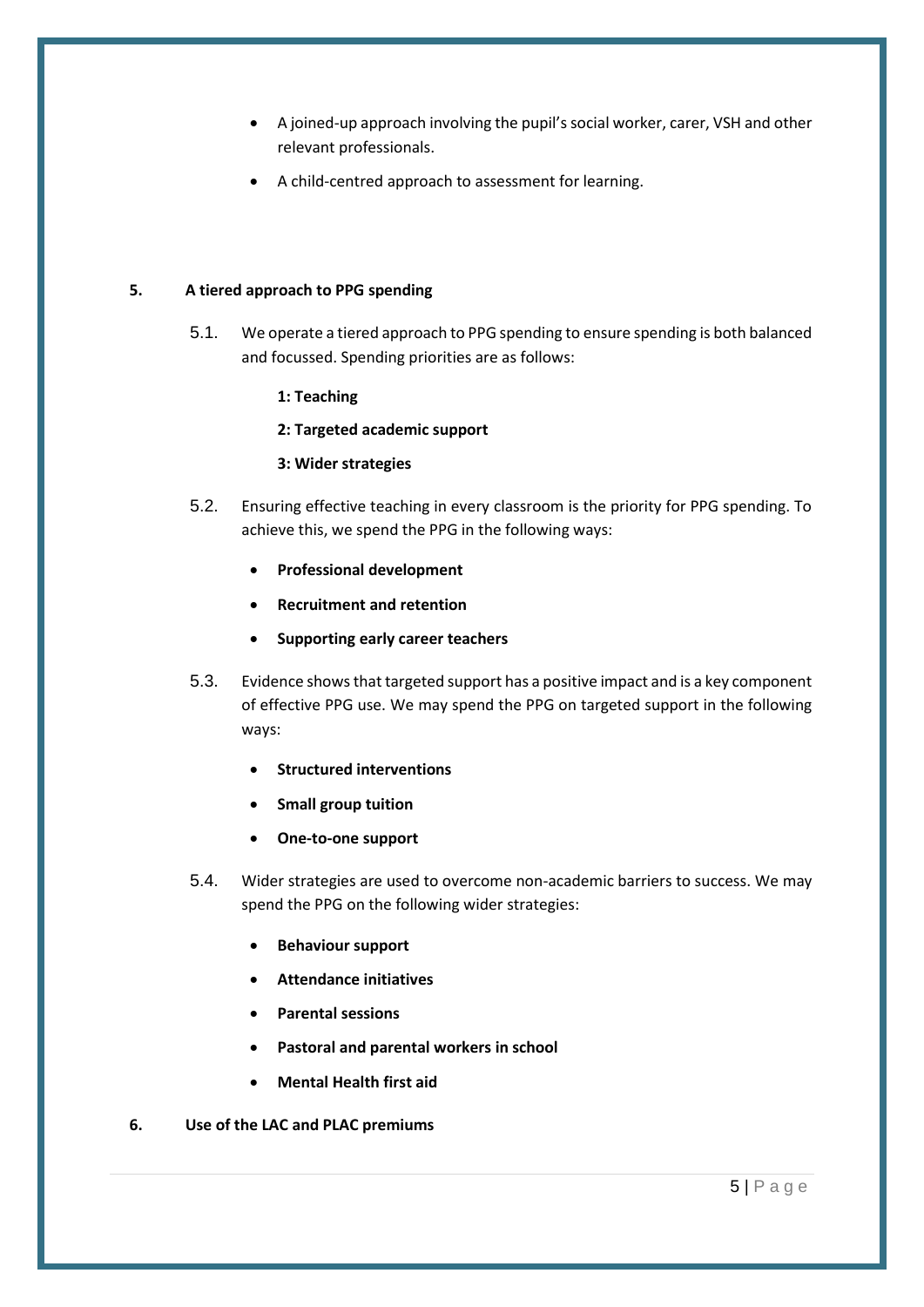- 6.1. The LAC premium is managed by the LA's designated virtual school head (VSH).
- 6.2. The premium is used to benefit a pupil's educational needs as described in their PEP.
- 6.3. To avoid any delays in providing support, the school works with the VSH to ensure that funding allocation is as simple as possible.
- 6.4. The LAC premium is used to facilitate a wide range of educational support for LAC.
- 6.5. The designated teacher and carers work with the VSH to gain a full understanding of each pupil's needs and to determine how to use the premium to effectively support each pupil.
- 6.6. The designated teacher works with the VSH to ensure that all available funding is spent.
- 6.7. PLAC premium is allocated directly to the school.
- 6.8. LAC premium and PLAC premium are not personal budgets for individual children; however, the VSH and the school may choose to allocate an amount of funding to an individual to support their needs.

#### <span id="page-7-0"></span>**7. Example interventions**

- 7.1. We may utilise the following achievement focussed interventions:
	- Providing one-to-one and small group work with experienced teachers to address pupils' specific knowledge gaps
	- Reducing class sizes to improve opportunities for effective teaching
	- Creating additional teaching and learning opportunities using TAs
	- Targeting English and maths teaching for pupils who are below age-related expectations
	- Targeting pupils who require additional help to reach age-related expectations
- 7.2. We may utilise the following teaching focussed interventions:
	- A half-hour weekly CPD slot for staff
	- A termly one-day teaching development programme delivered by external experts
	- Weekly individual coaching sessions to support teachers
- 7.3. We may utilise the following wellbeing focussed interventions: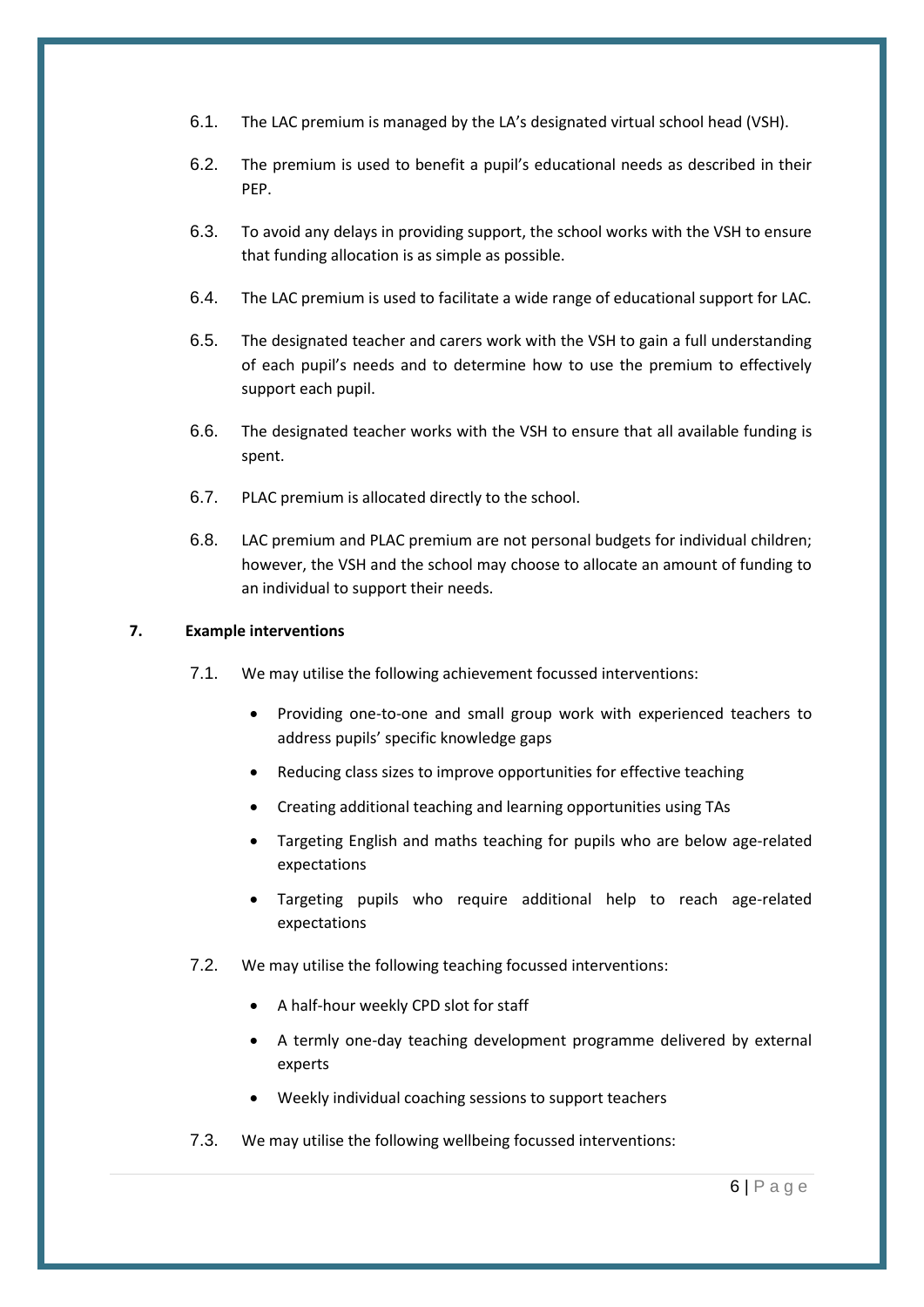- **One-to-one counselling sessions**
- **Occupational therapy-based interventions**
- **Allocating funds to enable pupils to participate in extra-curricular activities**
- 7.4. We may utilise the following communication focussed interventions:
	- Vocabulary interventions for pupils with poor oral language and communication skills
	- Support for pupils to access a range of offsite trips and experiences

# <span id="page-8-0"></span>**8. Use of the service pupil premium (SPP)**

- 8.1. The SPP is provided to allow the school to provide pastoral support for service children during challenging times and to mitigate the negative impact of family mobility or parental deployment.
- 8.2. Pupils qualify for the SPP if they meet the following criteria:
	- One of their parents is serving in the regular armed forces
	- They have been registered as a 'service child' on the January school census at any point since 2014 (known as the 'Ever 6 service measure')
	- One of their parents died whilst serving in the armed forces and the pupil receives a pension under the armed forces compensation scheme or the war pensions scheme
	- They have a parent who is on full commitment as part of the full-time reserve service
- 8.3. The school does not combine the SPP with any other form of PPG.
- 8.4. SPP spending is accounted for separately to any other form of PPG.
- 8.5. The school may use the SPP for:
	- Providing pastoral support in the form of counselling, nurture groups, clubs, etc.
	- Improving the means of communication between the pupil and their deployed parents.
	- Helping pupils to develop scrapbooks and diaries that can be shown to parents on their return.
	- Funding staff hours spent assisting the pupil when they join a new school as a result of a new posting.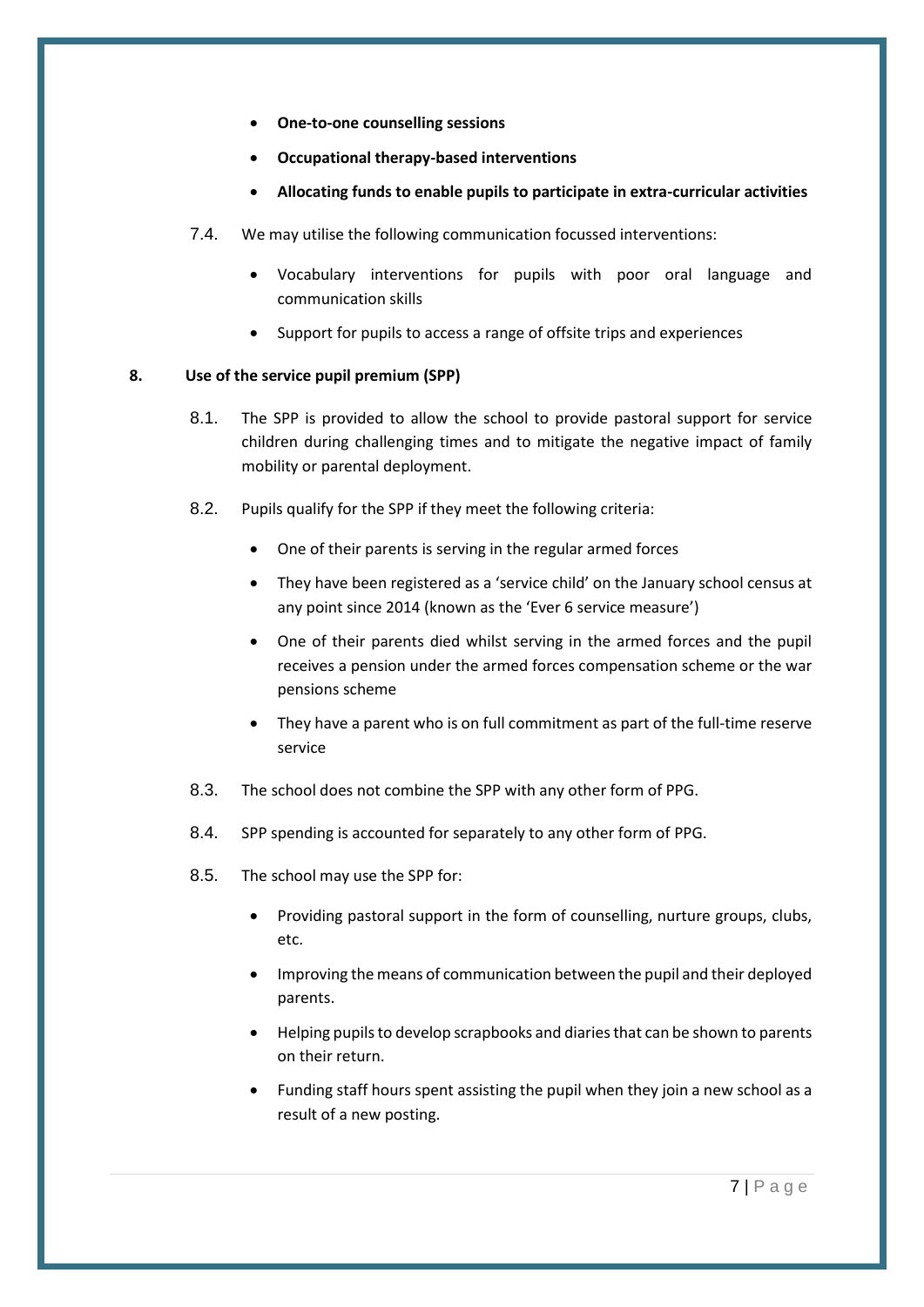- School trips specifically for service children, such as military specific trips that allow pupils to join a wider community and better understand the role their service parent plays.
- 8.6. The school does not use the SPP to subsidise routine school activities.

# <span id="page-9-0"></span>**9. Accountability**

- 9.1. Individual targets may be set for each pupil in receipt of the PPG and their progress towards achieving these targets is analysed at the end of interventions. Each pupil is monitored throughout the year.
- 9.2. The progress of pupils in receipt of the PPG is regularly discussed with teachers.
- 9.3. Ofsted inspections will report on the attainment and progress of disadvantaged pupils in receipt of the PPG.
- 9.4. The school is held to account for the spending of the SPP through the focus in Ofsted inspections on the progress and attainment of the wider pupil premium eligible cohort.
- 9.5. The school publishes its strategy for using the pupil premium on the school website.
- 9.6. The school publishes a link to the [school and college performance tables](https://www.compare-school-performance.service.gov.uk/) and the schools' performance tables page on the school website.

#### <span id="page-9-1"></span>**10. Reporting**

- 10.1. The **headteacher** reports **annually** to the governing board and parents/carers regarding how effective PPG spending has been and what impact has been made.
- 10.2. The impact of PPG spending, in terms of improving educational outcomes and cost effectiveness, is monitored, evaluated and reviewed by the **headteacher** and the **governing board**.
- 10.3. The EEF's [DIY Evaluation Guide](https://educationendowmentfoundation.org.uk/tools/diy-guide/getting-started/) is used to measure the impact of our spending.
- 10.4. Information regarding PPG spending is published on the school website.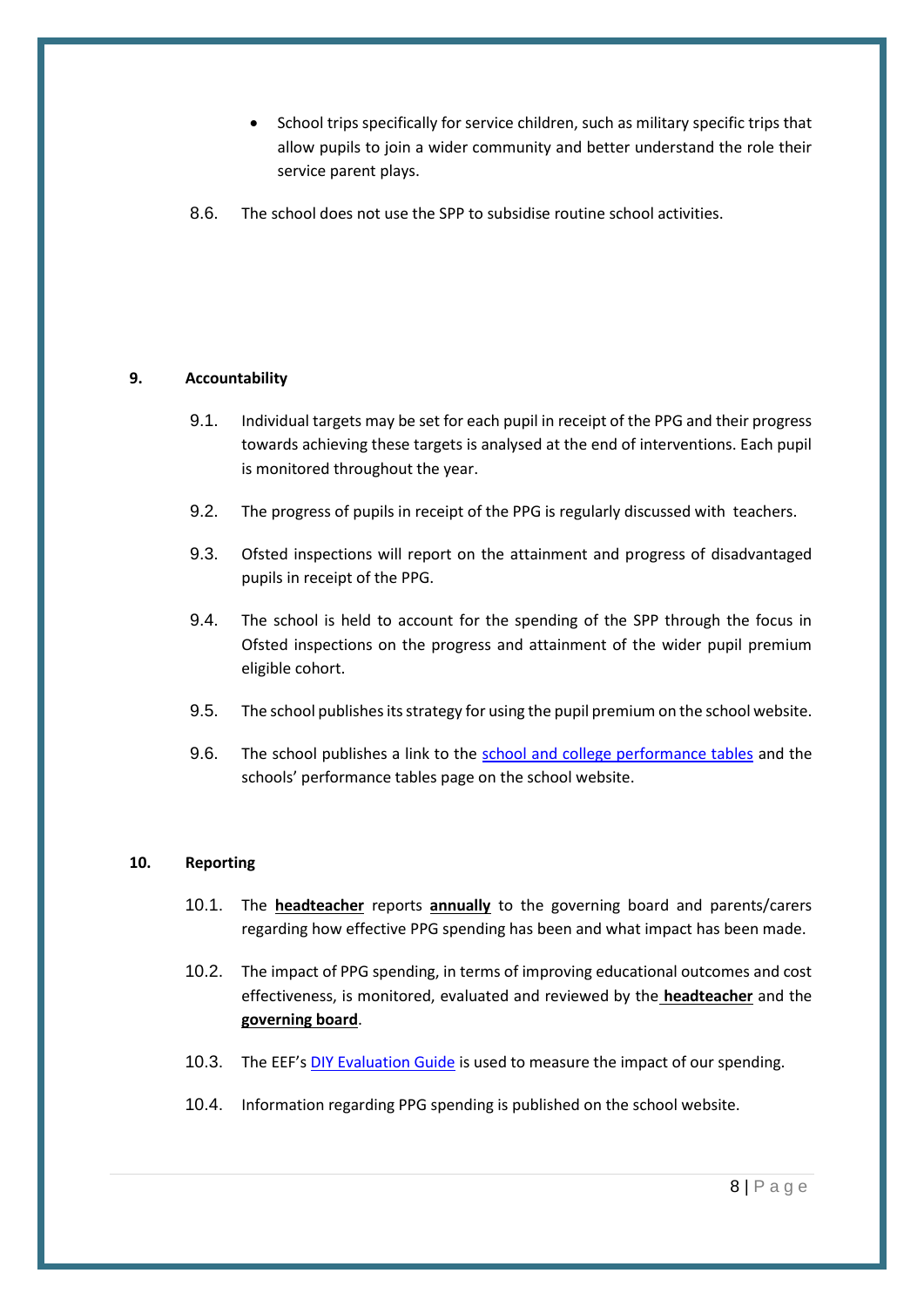10.5. For parents/carers of pupils in receipt of PPG, personal information is sent home in pupils' progress reports. This information informs the development of additional or alternative strategies and interventions to further improve the attainment of these pupils.

### <span id="page-10-0"></span>**11. Pupil premium reviews**

- 11.1. If disadvantaged pupils are not meeting expected levels, or slow progress means they are failing to realise their full potential, the school will consider undertaking a pupil premium review to objectively review the pupil premium strategy and identify ways to use the PPG more effectively.
- 11.2. If requested to do so by Ofsted, the LA or the DfE, the school will commission a pupil premium review.
- 11.3. The review will be undertaken in partnership with an experienced, independent system leader with a proven track record in improving outcomes for disadvantaged pupils.
- 11.4. The cost will reflect the DfE's guideline that day rates for external reviews should reflect pay and expenses for a senior leader, including any costs incurred by their school to release them.
- 11.5. Where costs are prohibitive, the school will consider the use of a joint review with local schools.
- 11.6. The school may pay an additional cost for the brokerage service providing the reviewer.
- 11.7. In advance of the review, the school will complete the Pupil Premium Review Self-Evaluation Form available in the appendices.
- 11.8. At the end of the review, the school will have an improved strategy and plans to implement it.

#### <span id="page-10-1"></span>**12. Overpayments**

12.1. The school will repay any overpayment of PPG by the LA.

#### <span id="page-10-2"></span>**13. Monitoring and review**

- 13.1. The **headteacher** and **SBM** are responsible for reviewing this policy **annually**.
- 13.2. The Senior Leader in charge of PPG is responsible for monitoring and reporting to the SBM and the Senior Leadership Team alongside the Headteacher. They will also produce a termly report to the Governing board.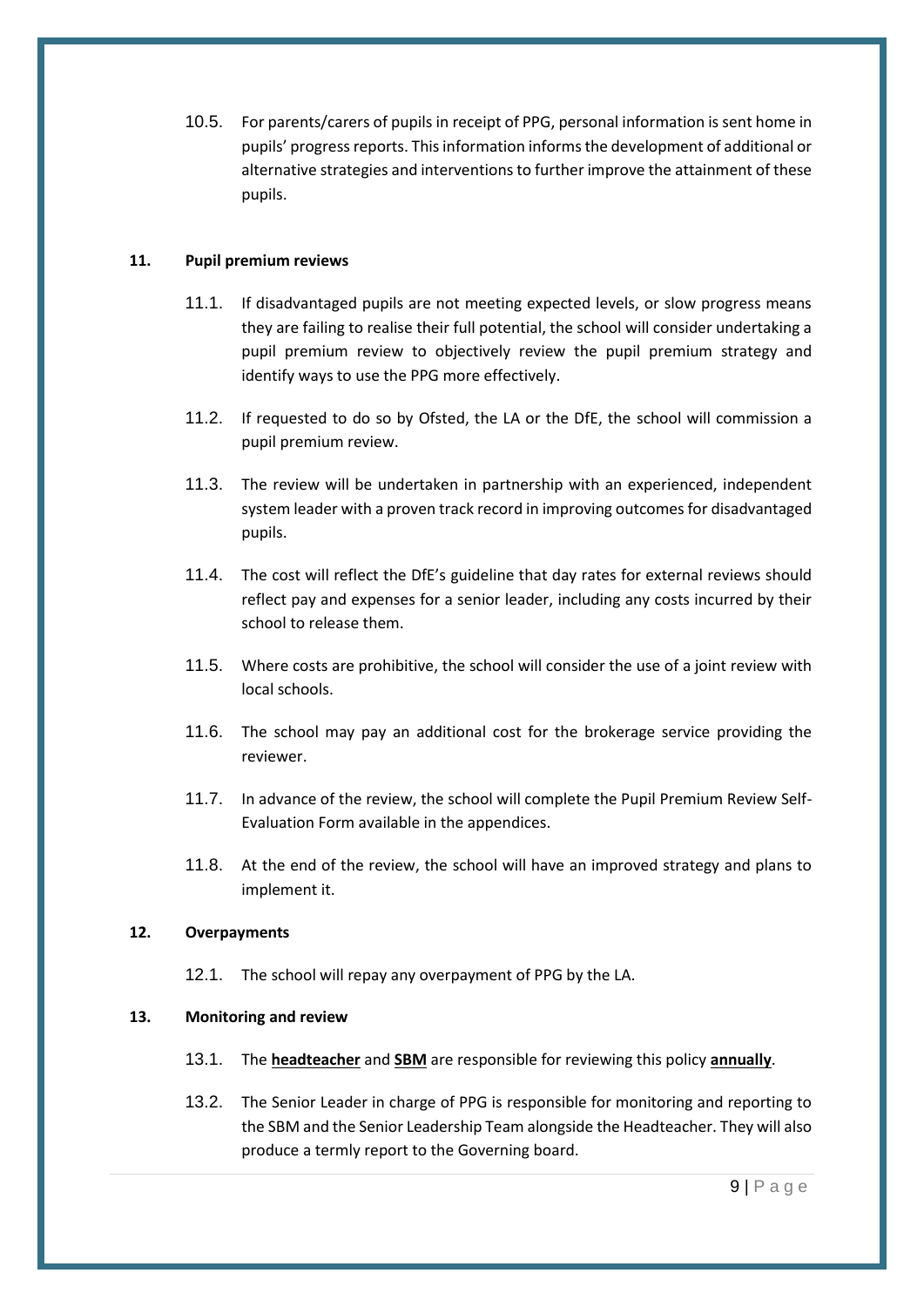13.3. The next scheduled review date is **September 2021**

10 | P a g e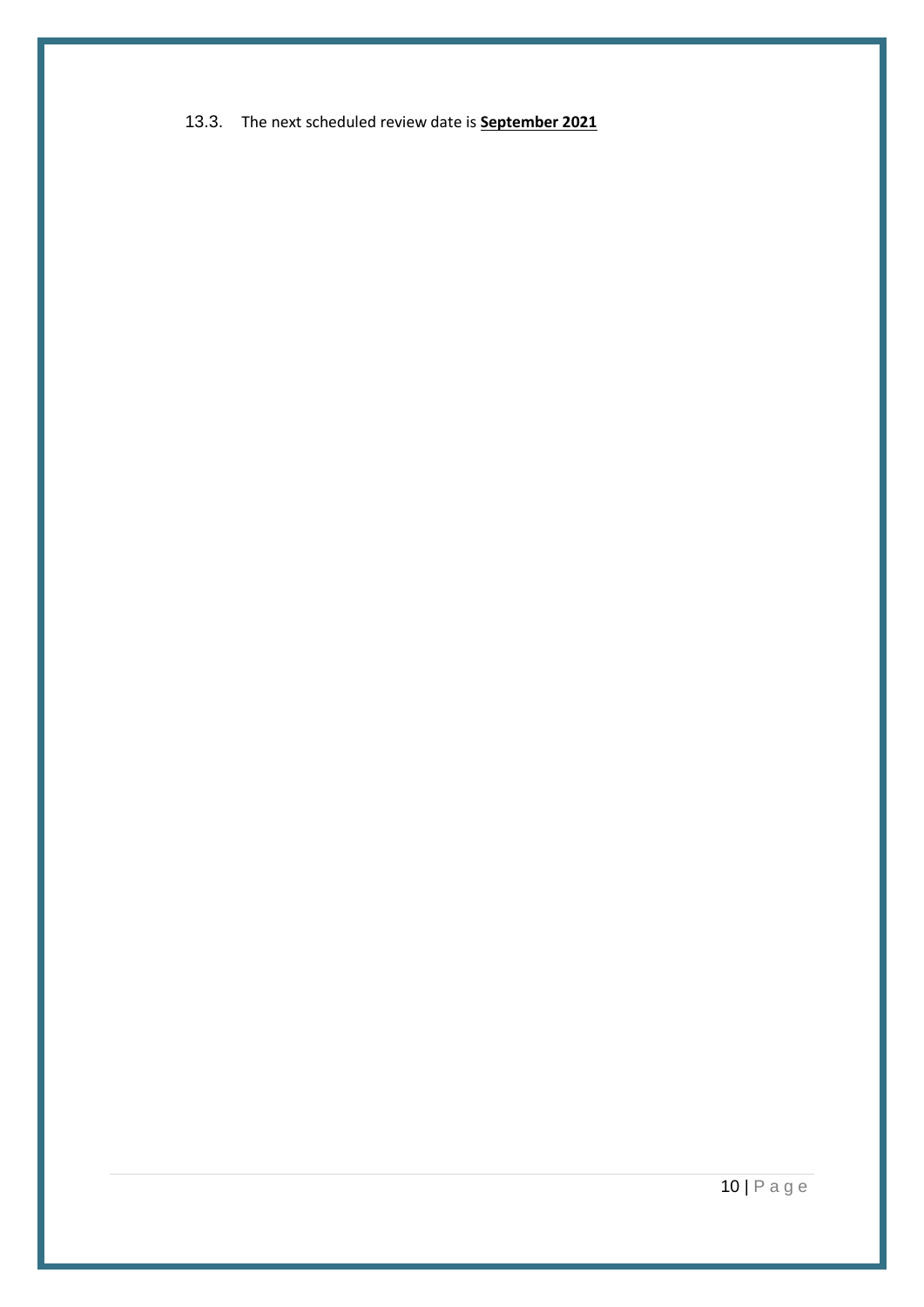### **Pupil Premium Reporting**

<span id="page-12-0"></span>

| <b>Funding information</b>                                                                   |                                                                                                                                                                        |  |  |  |
|----------------------------------------------------------------------------------------------|------------------------------------------------------------------------------------------------------------------------------------------------------------------------|--|--|--|
| Academic year                                                                                | 2020-2021                                                                                                                                                              |  |  |  |
| Total number of pupils on roll                                                               | 277                                                                                                                                                                    |  |  |  |
| Total number of pupils eligible for PPG                                                      | 74 (27%) we also have a number of pupils who<br>are now considered as 'vulnerable' this is<br>increasing as we are impacted with COVID-19<br>81 (29.24%) November 2020 |  |  |  |
| Amount of PPG received per pupil                                                             | £1,320                                                                                                                                                                 |  |  |  |
| Number of pupils eligible for LAC and PLAC<br>premium                                        | 2 LAC children, 3 PLAC children                                                                                                                                        |  |  |  |
| <b>Total LAC and PLAC premium received</b>                                                   | £6,900<br>(£11500 from the September figures)                                                                                                                          |  |  |  |
| Number of pupils eligible for service premium                                                | 1 CHILD                                                                                                                                                                |  |  |  |
| <b>Total service premium received</b>                                                        | <b>£600 (September 2020 figures)</b>                                                                                                                                   |  |  |  |
| <b>Total PPG received</b>                                                                    | £108405 (September 2020 figures)                                                                                                                                       |  |  |  |
| Summaries and reviews of PPG spending in previous academic years are available on the school |                                                                                                                                                                        |  |  |  |

**website.** 

#### **Outcomes 2019-2020**

Due to the coronavirus pandemic, the outcomes for disadvantaged children across the school are based on teacher assessments which assessed if children were on track to meet expectations in March 2020 when the school was partially closed.

EYFS:

Key Stage 1:

Key Stage 2:

# **Outcomes 2018-2019**

#### **EYFS**

More pupils are coming into the school with low speech and language communication. Therefore the school is focussing resources upon communication and language and PSED. The impact of this provision is evident through the significant increase in the proportion of children attaining the expected standard in reading, writing and mathematics. Disadvantaged pupils enter EYFS significantly below their non-disadvantaged peers, the gap in 2018-2019 was narrowed considerably over the course of the year. Within school there is a clear Focus upon PSED with disadvantaged pupils in EYFS.

Within reading and writing disadvantaged pupils enter the school significantly lower than their non disadvantaged peers. The gaps between disadvantaged pupils in writing widened over the year. Non disadvantaged pupils are attaining lower than their peers in EYFS within Mathematics.

# **Key Stage 1**

Reading – no disadvantaged children reached greater depth.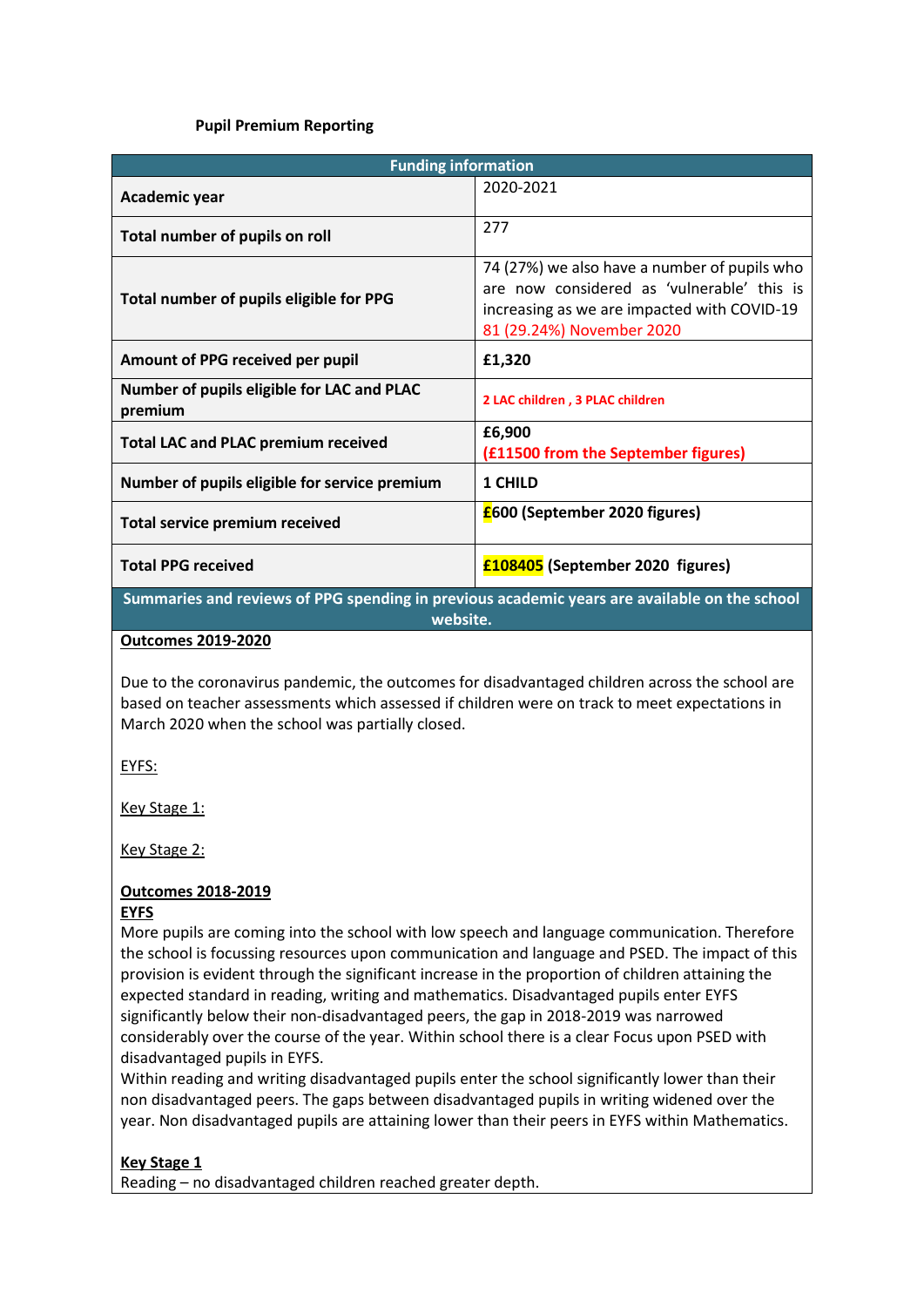Writing - no disadvantaged children reached greater depth.

Mathematics - no disadvantaged children reached greater depth.

# **Key Stage 2**

**Reading** – whilst there was a gap of 9% between disadvantaged and non-disadvantaged children working at the expected standard, the gap between the two groups in terms of working at greater depth has been reduced and is in favour of disadvantaged children.

**Writing** – 10% more disadvantaged children achieved greater depth than their non-disadvantaged children.

**Mathematics –** there is a gap of 1% between disadvantaged children and non – disadvantaged children working at the expected standard ( in favour for of the disadvantaged children ) the gap between the two groups in terms of working at greater depth is wider with 5% more nondisadvantaged children achieving greater depth

# **Whole school**

- Attendance is in line with the national picture this is as a result of the pastoral support.
- Behaviour is Good
- SIAMS inspection May 2019 documented that the school lives out the mission statement.
- Speech and Language is an area of need for the pupils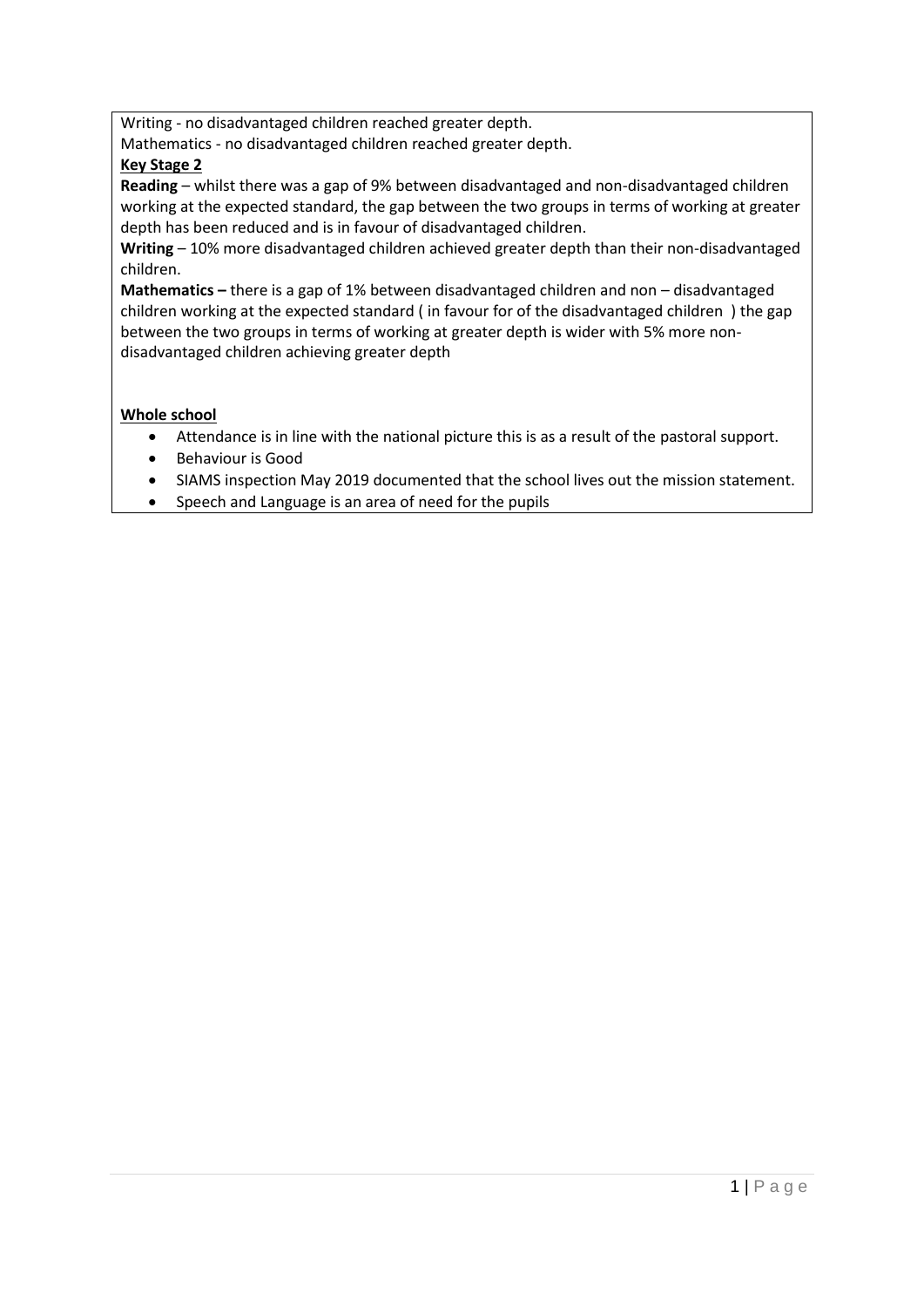# **Pupil Premium Review Self-Evaluation Form**

<span id="page-14-0"></span>

| 1. Summary information                                                                                                                                                                                                                                                                                                                                                                                                                                                                                                                                                                                                                                                                                                                                                            |                                                                                                                                                                                                                                                                                                                                                                                                                                                                                   |                                                                 |                                                                    |                                                                                           |                                        |                   |
|-----------------------------------------------------------------------------------------------------------------------------------------------------------------------------------------------------------------------------------------------------------------------------------------------------------------------------------------------------------------------------------------------------------------------------------------------------------------------------------------------------------------------------------------------------------------------------------------------------------------------------------------------------------------------------------------------------------------------------------------------------------------------------------|-----------------------------------------------------------------------------------------------------------------------------------------------------------------------------------------------------------------------------------------------------------------------------------------------------------------------------------------------------------------------------------------------------------------------------------------------------------------------------------|-----------------------------------------------------------------|--------------------------------------------------------------------|-------------------------------------------------------------------------------------------|----------------------------------------|-------------------|
|                                                                                                                                                                                                                                                                                                                                                                                                                                                                                                                                                                                                                                                                                                                                                                                   | School<br>St James' Lanehead CE Primary School                                                                                                                                                                                                                                                                                                                                                                                                                                    |                                                                 |                                                                    |                                                                                           |                                        |                   |
|                                                                                                                                                                                                                                                                                                                                                                                                                                                                                                                                                                                                                                                                                                                                                                                   | Academic year                                                                                                                                                                                                                                                                                                                                                                                                                                                                     | Total pupil premium grant (PPG) budget<br>£108,405<br>2020-2021 |                                                                    |                                                                                           |                                        |                   |
|                                                                                                                                                                                                                                                                                                                                                                                                                                                                                                                                                                                                                                                                                                                                                                                   | <b>Total number of pupils</b>                                                                                                                                                                                                                                                                                                                                                                                                                                                     | 277                                                             | Number of pupils eligible for the PPG                              | 74(27%) we<br>also have a<br>number of<br>pupils who are<br>considered as<br>'vulnerable' | Date for next internal strategy review | September<br>2021 |
|                                                                                                                                                                                                                                                                                                                                                                                                                                                                                                                                                                                                                                                                                                                                                                                   |                                                                                                                                                                                                                                                                                                                                                                                                                                                                                   |                                                                 | 2. Barriers to future attainment (for pupils eligible for the PPG) |                                                                                           |                                        |                   |
|                                                                                                                                                                                                                                                                                                                                                                                                                                                                                                                                                                                                                                                                                                                                                                                   | Data sources that can help you identify barriers to attainment in your school include: Get Information About Schools (GIAS); the Education Endowment Fund (EEF)<br>Families of School database; FFT Aspire; staff and pupil consultation; attendance records; recent school Ofsted reports and guidance.<br>As a school we use the ASP and IDSR alongside our own data analysis to compare the progress and attainment of children who are in receipt of PPG funding, we also use |                                                                 |                                                                    |                                                                                           |                                        |                   |
|                                                                                                                                                                                                                                                                                                                                                                                                                                                                                                                                                                                                                                                                                                                                                                                   |                                                                                                                                                                                                                                                                                                                                                                                                                                                                                   |                                                                 | other methods to assess the impact upon the spending.              |                                                                                           |                                        |                   |
|                                                                                                                                                                                                                                                                                                                                                                                                                                                                                                                                                                                                                                                                                                                                                                                   |                                                                                                                                                                                                                                                                                                                                                                                                                                                                                   |                                                                 | <b>Academic barriers</b>                                           |                                                                                           |                                        |                   |
| Some children within the group have specific learning needs or complex needs which require additional provision both in and out of class.<br>Historical issues surrounding education as a priority.<br>Narrow life experiences meaning they are unable to access some areas of the curriculum i.e. writing and reading.<br>Limited Vocabulary size in early years, this needs increasing to ensuring breadth and narrowing the gap.<br>А<br>Reading stamina and diet-lack of books at home, being read to or encouraged to read- reading not seen as a priority. Poor speech and language<br>skills, poor grammatical knowledge, poor listening skills, limited familiarity with texts, protocol of communication.<br>Reading is not seen as a priority for parents and families. |                                                                                                                                                                                                                                                                                                                                                                                                                                                                                   |                                                                 |                                                                    |                                                                                           |                                        |                   |
| LIFE EXPERIENCES - Limited experiences and knowledge of the world, lack of first- hand experience, financial constraints, lack of aspirations.<br>B                                                                                                                                                                                                                                                                                                                                                                                                                                                                                                                                                                                                                               |                                                                                                                                                                                                                                                                                                                                                                                                                                                                                   |                                                                 |                                                                    |                                                                                           |                                        |                   |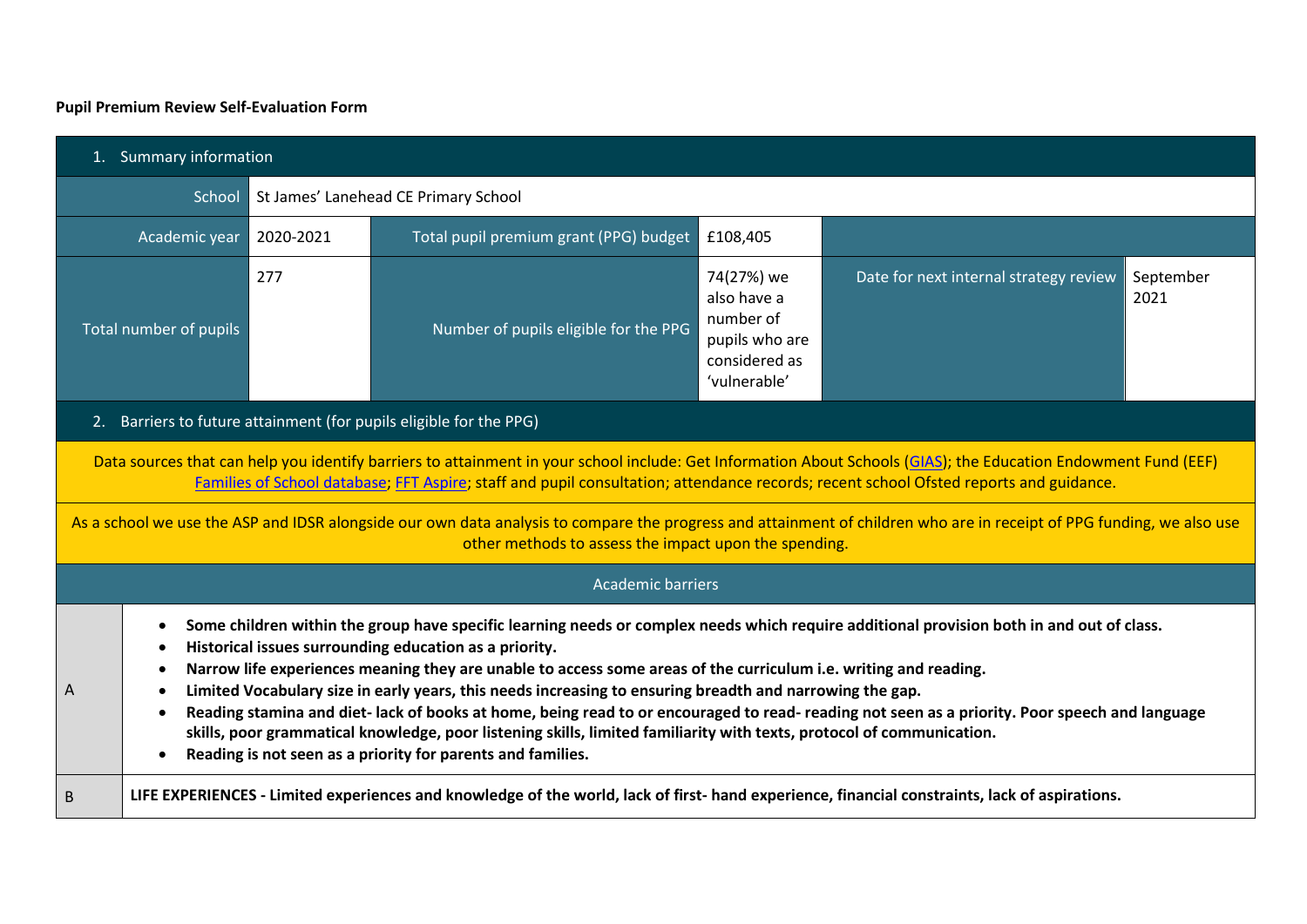| $\mathsf{C}$ | READY TO LEARN -Attendance and punctuality, children are not ready to learn - lack of food, being tired, lack of routine and boundaries, attachment issues,<br>part time timetables for pupils who are not emotionally stable. Limited support from external agencies.                                                                                                                                                                                                                                                                                                                                                                                                                                                                                                                                                                                                                                                                                                                                                                                                                                                                                                                                                                                                                                                                                                                                                                                                                                                                                                                                                                                                                                                                                                                                                                                                                                                                                                                                                                                                                                                                                                                                                                                                                                                                                                                                                                                                                                                                                                                                                                                                                                                                                                                                                                                                                                                                                                                |
|--------------|---------------------------------------------------------------------------------------------------------------------------------------------------------------------------------------------------------------------------------------------------------------------------------------------------------------------------------------------------------------------------------------------------------------------------------------------------------------------------------------------------------------------------------------------------------------------------------------------------------------------------------------------------------------------------------------------------------------------------------------------------------------------------------------------------------------------------------------------------------------------------------------------------------------------------------------------------------------------------------------------------------------------------------------------------------------------------------------------------------------------------------------------------------------------------------------------------------------------------------------------------------------------------------------------------------------------------------------------------------------------------------------------------------------------------------------------------------------------------------------------------------------------------------------------------------------------------------------------------------------------------------------------------------------------------------------------------------------------------------------------------------------------------------------------------------------------------------------------------------------------------------------------------------------------------------------------------------------------------------------------------------------------------------------------------------------------------------------------------------------------------------------------------------------------------------------------------------------------------------------------------------------------------------------------------------------------------------------------------------------------------------------------------------------------------------------------------------------------------------------------------------------------------------------------------------------------------------------------------------------------------------------------------------------------------------------------------------------------------------------------------------------------------------------------------------------------------------------------------------------------------------------------------------------------------------------------------------------------------------------|
|              | <b>Additional barriers</b>                                                                                                                                                                                                                                                                                                                                                                                                                                                                                                                                                                                                                                                                                                                                                                                                                                                                                                                                                                                                                                                                                                                                                                                                                                                                                                                                                                                                                                                                                                                                                                                                                                                                                                                                                                                                                                                                                                                                                                                                                                                                                                                                                                                                                                                                                                                                                                                                                                                                                                                                                                                                                                                                                                                                                                                                                                                                                                                                                            |
| D            | The impact of the coronavirus pandemic.<br>$\bullet$<br>Poor social skills - some parents do not value education, conflict and resolution, poor social interaction skills, low social etiquette - dining, manners<br>etc<br>EAL learners; children struggling particularly with the grammar of the English language and have limited vocabulary and comprehension, impacting<br>$\bullet$<br>on reading and writing attainment and phonics outcomes. New arrivals to the country with no English and additional deprivation - lack of support<br>from other agencies.<br>Limited knowledge and understanding of the world - very limited life experiences and desire to improve life chances.<br>$\bullet$<br>Attendance and punctuality issues, especially in relation to chaotic home lives. The majority of the pupils come from E and E* banding for Health.<br>$\bullet$<br>Large families finding it difficult to give each child their individual time and support and access to enrichment and extra activities.<br>Housing and areas such as the estates (social housing) in which the children live do not encourage the children to be successful, school is not a<br>priority in the neighbourhood.<br>Children within the group have identified welfare needs and have been working with agencies such as social care, CFWB service, CAMHS and other<br>$\bullet$<br>emotional support services. Many families refuse to engage with the agencies - parental support officers work hard to break down this barrier.<br>Issues surrounding age appropriate boundaries and guidance - too much screen time, sleep deprivation due to poor behaviour expectations and<br>$\bullet$<br>routines that are often non existent within the family.<br>Trust issues with families, new parental figures coming into and leaving lives quickly leading to false attachments.<br>$\bullet$<br>Engagement with families who have a number of agencies working with them and therefore become disengaged.<br>٠<br>Lack of respect for any authority figures by adults in the families therefore children learn this and it is hard to break down.<br>Narrow life experiences and aspirations due to financial constraints, time and priority.<br>٠<br>Large number have screens, computers and gaming devices in their bedrooms as a result and also due to parenting boundaries children are not going<br>$\bullet$<br>out to play or having 'time' away from the screen.<br>Many children are 'street vulnerable' and boundaries are not in place by parents.<br>$\bullet$<br>School and learning not seen as important or past 'life school' experiences impacting on children's current education. As a school we host Family<br>$\bullet$<br>Friday events to engage our families in learning.<br>Overprotective and 'want' parenting giving children the power and decision making.<br>$\bullet$<br>Lack of face to face family time and shared daily experiences.<br>$\bullet$ |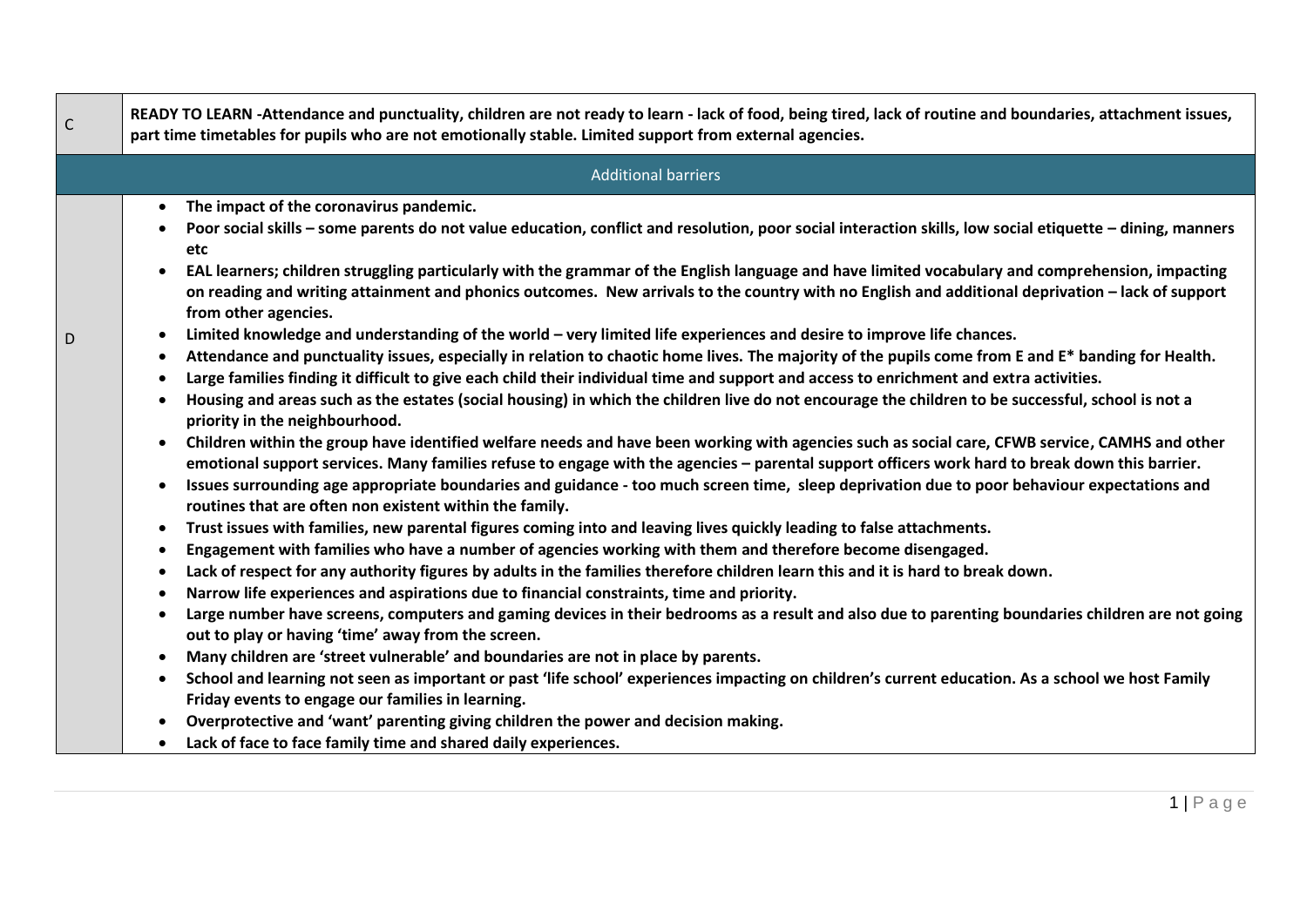- **Lack of modelling of basic language by parents and families. Parent's level of academic success is low. Dysfunctional family circumstances, children and parental mental health, drug and alcohol dependency. Lack of external support from other agencies. Isolated families who are hard to engage. Home learning – lack of support at home**
- **Limited English to support reading/writing Independence-children lacking in self-help, emotional resilience and independence.**
- **High deprivation category for unemployment, poor health, poor living conditions. Limited access to enrichment activities outside of school/limited resources at home. Complex family situations. Aspirations are extremely low. Some Cultural/religious expectations; pressures of mosque.**

3. Intended outcomes from 2020 - 2021

| A | To improve the pedagogy of Early reading within KS1 and reading within KS2 so that the gap between disadvantaged children and non disadvantaged<br>children is narrowed. This will also allow all pupils to access the whole curriculum offer from the school. |
|---|----------------------------------------------------------------------------------------------------------------------------------------------------------------------------------------------------------------------------------------------------------------|
| B | To improve communication and language skills throughout the school to enable children to access all areas of the curriculum.                                                                                                                                   |
| r | To improve the pedagogy and teaching of mathematical skills in EYFS and Key Stage 1 to ensure that the children have the tools for Key Stage 2                                                                                                                 |
| D | Children will be ready to learn, they will attend school and flourish.                                                                                                                                                                                         |

**Staff will have clear informed strategies to support pupils in crisis.** This will be assisted by the Mental Health First Aiders in the school.

**Enrichment beyond the Curriculum: To enhance the curriculum and widen opportunities to meet the needs of our children, to develop their knowledge and understanding of the world around them, whilst developing language and vocabulary.** 

**Engagement (family and community): To support our vulnerable families and help them to support their child.**

#### 4. Review of expenditure

Previous academic year 2019 - 2020

Quality of teaching for all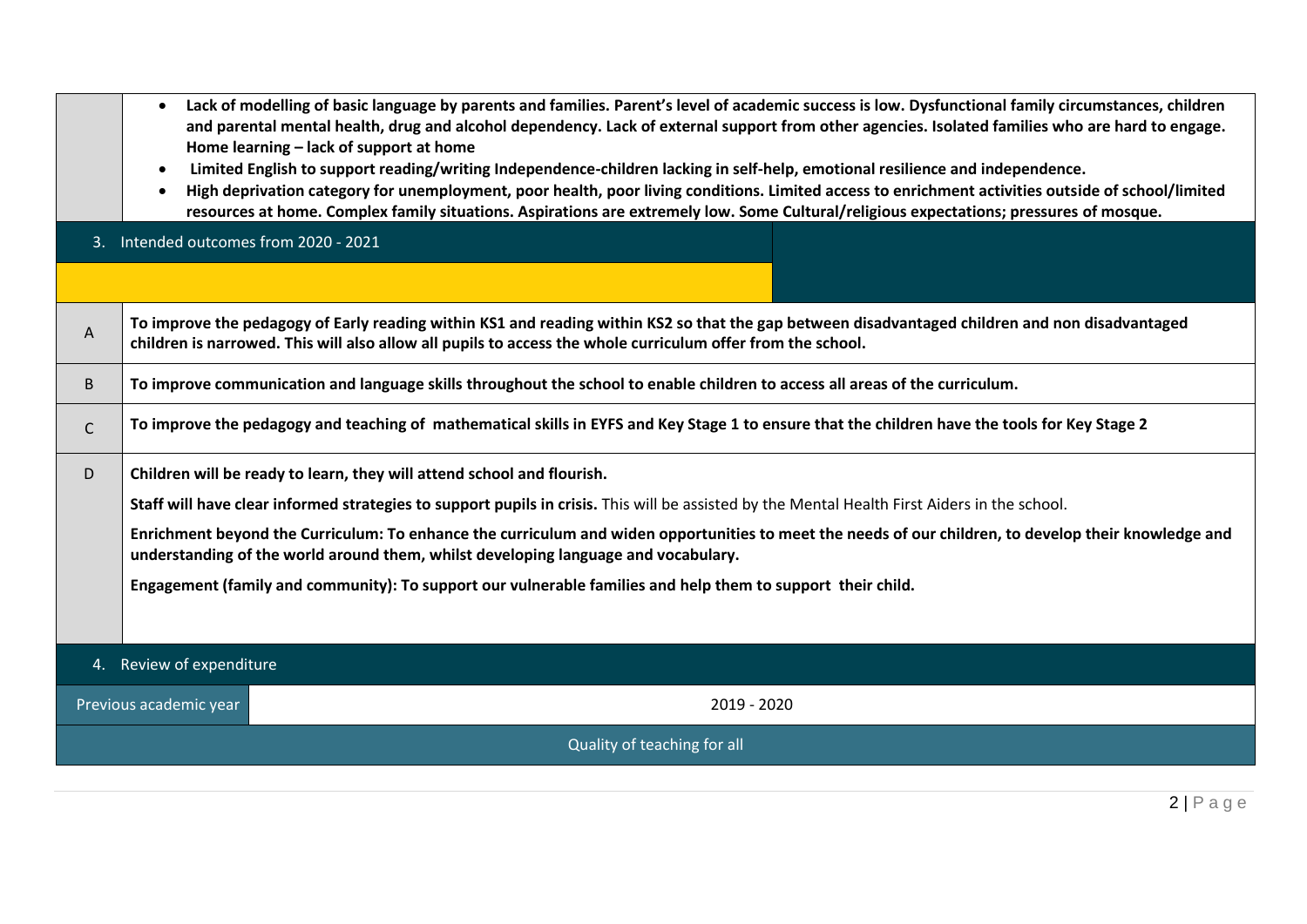| Action                                                                                                                                                                                                                                                                                                                                                                                                                                                         | Intended<br>outcome(s)                                                    | Estimated impact: Did you meet the success criteria?                                                                                                                                                   | Lessons learned (and whether you will<br>continue this approach)                                                                                                                                                                                                                                                                                                                                                                                                                                                                                                                                                                                                                                            | Cost                                                                                                  |
|----------------------------------------------------------------------------------------------------------------------------------------------------------------------------------------------------------------------------------------------------------------------------------------------------------------------------------------------------------------------------------------------------------------------------------------------------------------|---------------------------------------------------------------------------|--------------------------------------------------------------------------------------------------------------------------------------------------------------------------------------------------------|-------------------------------------------------------------------------------------------------------------------------------------------------------------------------------------------------------------------------------------------------------------------------------------------------------------------------------------------------------------------------------------------------------------------------------------------------------------------------------------------------------------------------------------------------------------------------------------------------------------------------------------------------------------------------------------------------------------|-------------------------------------------------------------------------------------------------------|
| To implement whole<br>school benchmarking<br>and reading scheme.<br>CPD for staff with a focus<br>upon reading and how to<br>teach reading<br>effectively.<br>To implement MNP<br>throughout the school<br>and support parents<br>with pupils learning.<br>Engage parents with<br>reading, seek support<br>from external sources<br>such as adult learning<br>with regard to phonics.<br>LA courses for staff and<br>develop a rich<br>vocabulary environment. | To improve<br>reading within<br>the school for<br>disadvantaged<br>pupils | The coronavirus pandemic severely hampered our<br>ability to meet the success criteria.<br>All actions were implemented but it was not possible<br>to accurately measure the impact of the strategies. | It is imperative that the focus on reading<br>is maintained throughout 2020-2021 in<br>order to ensure that actions implemented<br>before lockdown are embedded and their<br>impact is measurable.<br>Additionally, we have moved away from<br>using MNP to using a combination of MNP<br>and resources including White Rose Hub.<br>This decision was based on the feedback<br>of teachers and children as well as the<br>early indications from data for Autumn 2<br>2019. We will continue to use a mastery<br>approach for teaching. As we have to<br>teach in 'bubbles' we are having to use a<br>mastery approach that also has mixed age<br>classes in mind.<br>Oxford Owl reading for home reading. | £12000 Guided<br><b>Reading Scheme</b><br>£400 Stars<br>Assessment<br>£15200 - SLA cost for<br>SendCo |
| To read to all pupils<br>through the use of story<br>time. To seek authors to<br>visit the children to<br>enthuse them and raise<br>their aspirations.                                                                                                                                                                                                                                                                                                         |                                                                           |                                                                                                                                                                                                        |                                                                                                                                                                                                                                                                                                                                                                                                                                                                                                                                                                                                                                                                                                             |                                                                                                       |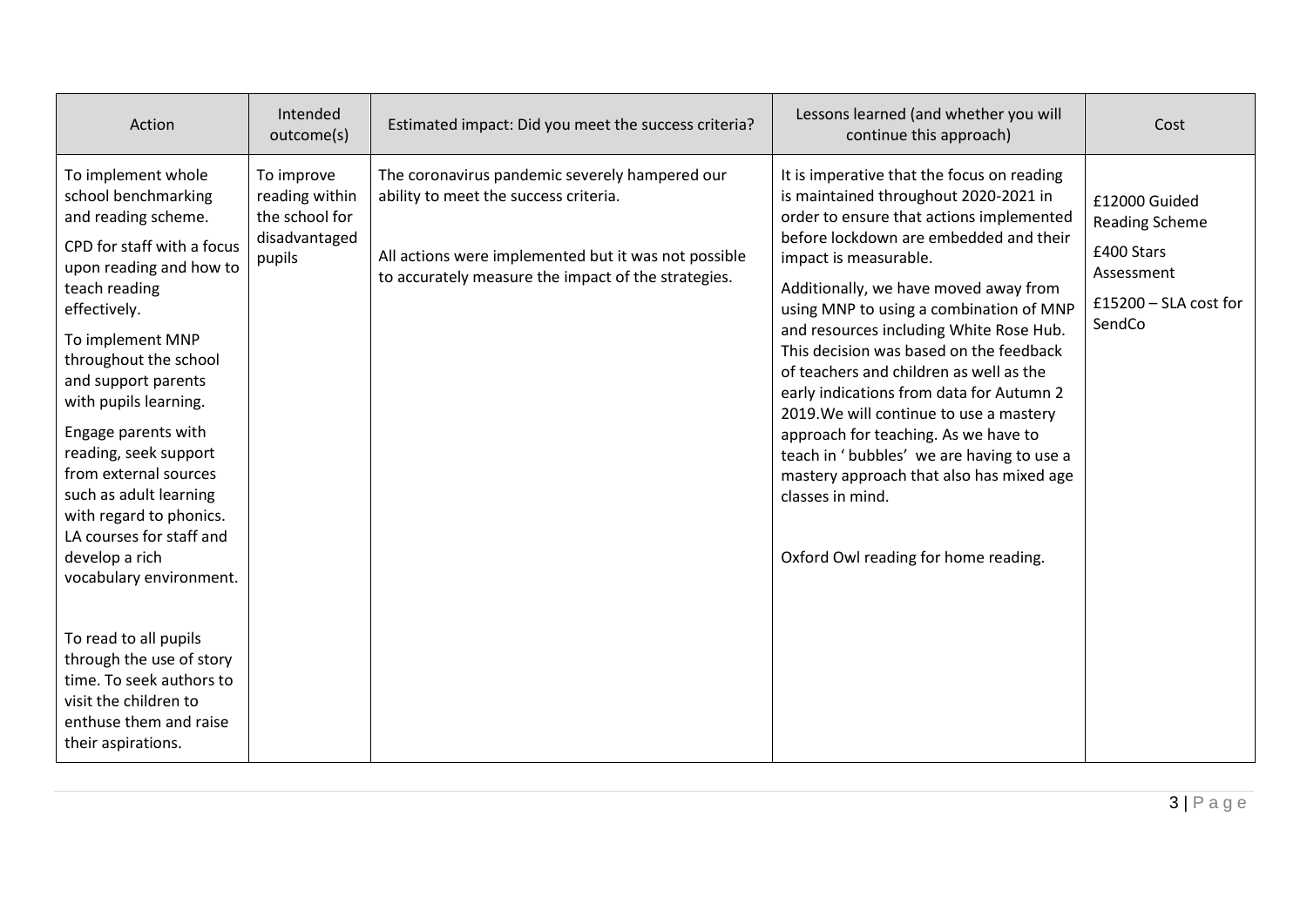| To implement phonics<br>sessions for all pupils to<br>ensure that they<br>achieve. To match<br>reading books to phonic<br>ability for pupils.                                         |                                |                                                                                            |                                                                                                                                 |                                          |
|---------------------------------------------------------------------------------------------------------------------------------------------------------------------------------------|--------------------------------|--------------------------------------------------------------------------------------------|---------------------------------------------------------------------------------------------------------------------------------|------------------------------------------|
| Target pupils in KS2 who<br>did not pass their<br>phonics screening.<br>Dyslexia training and<br><b>First Quality Teaching</b><br>training for all staff by<br>ADys Ltd (Autumn term) |                                |                                                                                            |                                                                                                                                 |                                          |
| To purchase a reading<br>scheme for both guided<br>and home readers to<br>enthuse the children and<br>also improve the<br>outcomes for pupils.                                        |                                |                                                                                            |                                                                                                                                 |                                          |
| Pupils who have an<br>identified additional<br>need are supported by<br>Adys specialist limited.                                                                                      |                                |                                                                                            |                                                                                                                                 |                                          |
| To support the Learning<br>mentor with attendance<br>and punctuality. To                                                                                                              | Children will<br>be in school, | PPG Attendance 2018 - 2019 = 96.35<br>PPG Attendance 2019 - 2020 = 95.23 (up to lockdown). | The systems set up and pastoral support<br>team have proven very successful. As a<br>result, we will maintain our current level | £66595 employment<br>costs including on- |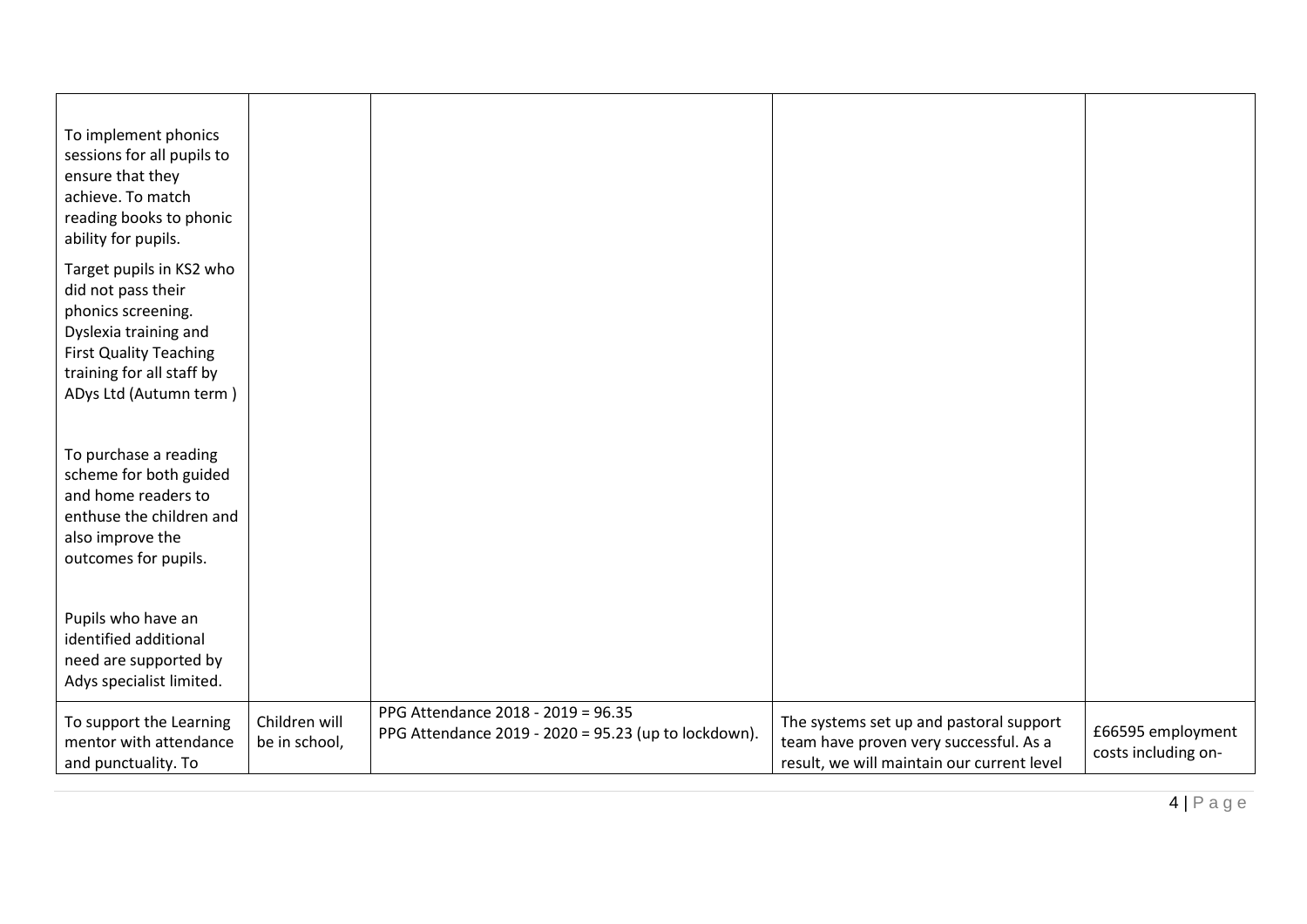| support families with                           | on time and be | Therefore, it is imperative that attendance remains a    | of pastoral support for the current    | costs for family |
|-------------------------------------------------|----------------|----------------------------------------------------------|----------------------------------------|------------------|
| timely intervention                             | ready to learn | focus for this academic year with provisions in place to | academic year.                         | support workers  |
| through direct and                              |                | account for issues caused by the pandemic.               | We will also promote the pastoral      |                  |
| indirect work. To work                          |                |                                                          | manager to become a member of the      |                  |
| with individuals and                            |                |                                                          | senior leadership team and oversee the |                  |
| groups of children on                           |                |                                                          | PPG grant and expenditure.             |                  |
| barriers to learning. To                        |                |                                                          |                                        |                  |
| work with families - as a                       |                |                                                          |                                        |                  |
| key worker to provide                           |                |                                                          |                                        |                  |
| best outcome.                                   |                |                                                          |                                        |                  |
| To fill in paperwork and                        |                |                                                          |                                        |                  |
| appropriate referrals and                       |                |                                                          |                                        |                  |
| intervention.                                   |                |                                                          |                                        |                  |
| Non class based staff                           |                |                                                          |                                        |                  |
| member can react                                |                |                                                          |                                        |                  |
| quickly to events and                           |                |                                                          |                                        |                  |
| concerns. Attendance                            |                |                                                          |                                        |                  |
| continues to improve                            |                |                                                          |                                        |                  |
| and the yearly                                  |                |                                                          |                                        |                  |
| attendance figure is                            |                |                                                          |                                        |                  |
| above the national.                             |                |                                                          |                                        |                  |
| Attendance for all                              |                |                                                          |                                        |                  |
| children improves                               |                |                                                          |                                        |                  |
|                                                 |                |                                                          |                                        |                  |
| To support children                             |                |                                                          |                                        |                  |
| individually and in small                       |                |                                                          |                                        |                  |
| groups with improving                           |                |                                                          |                                        |                  |
| emotional literacy and<br>increasing children's |                |                                                          |                                        |                  |
| emotional resilience. To                        |                |                                                          |                                        |                  |
| provide specific                                |                |                                                          |                                        |                  |
| programmes of support                           |                |                                                          |                                        |                  |
| to individual pupils who                        |                |                                                          |                                        |                  |
|                                                 |                |                                                          |                                        |                  |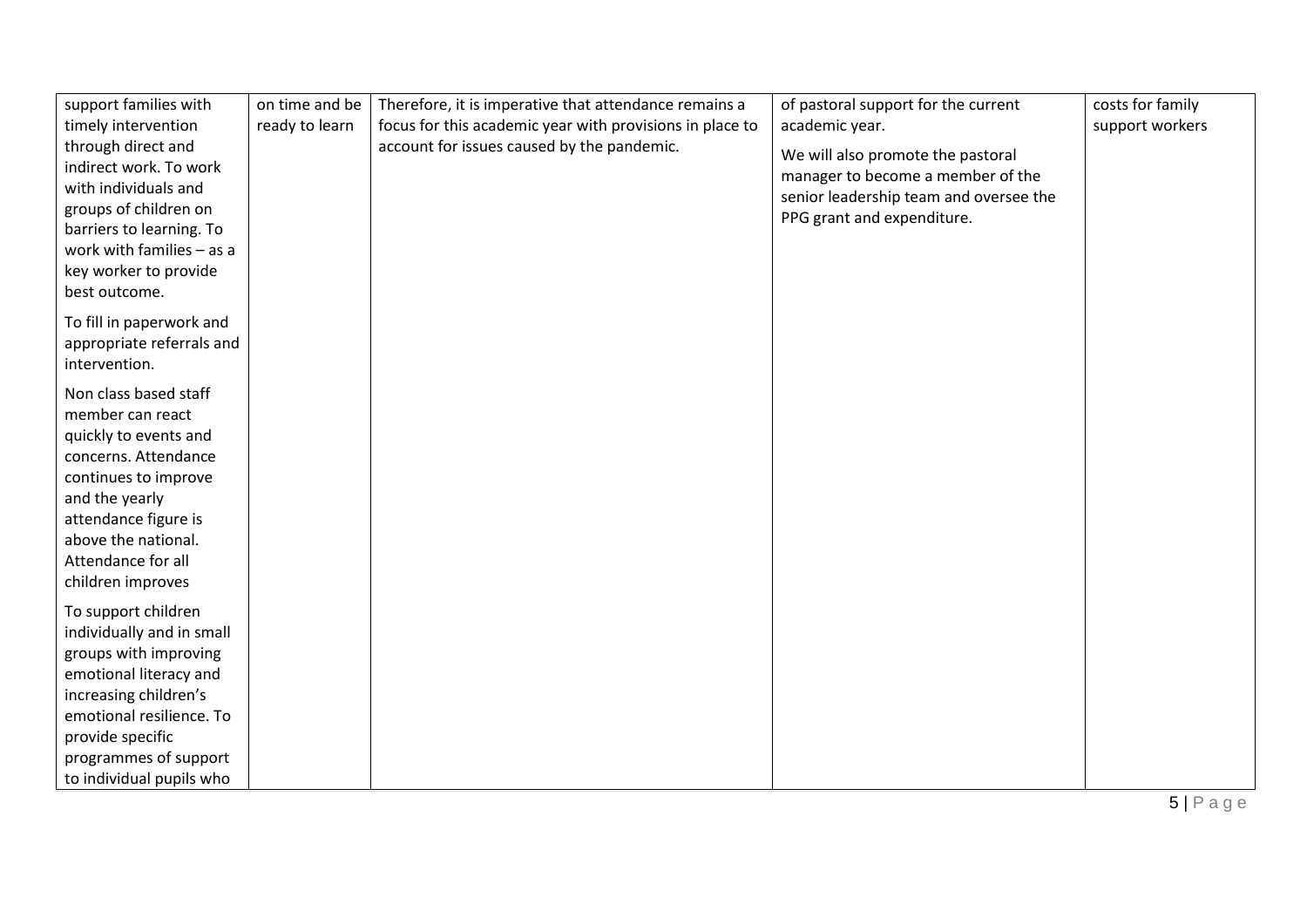| are currently or<br>historically experiences<br>emotionally difficulties<br>that are causing barriers                             |  |  |
|-----------------------------------------------------------------------------------------------------------------------------------|--|--|
| to learning.                                                                                                                      |  |  |
| Children are in an<br>emotionally secure place<br>where they can fully<br>access the curriculum<br>and make expected<br>progress. |  |  |
| Work with parents in<br>supporting their child's<br>emotional health-<br>courses and targeted<br>support.                         |  |  |
| Timely intervention<br>ensures children meet<br>individual targets of<br>achievement and make<br>good progress.                   |  |  |
| Life experiences are<br>broadened and<br>aspirations and life<br>chances and knowledge.                                           |  |  |
| To provide support/<br>challenge in all classes<br>for children at all ability                                                    |  |  |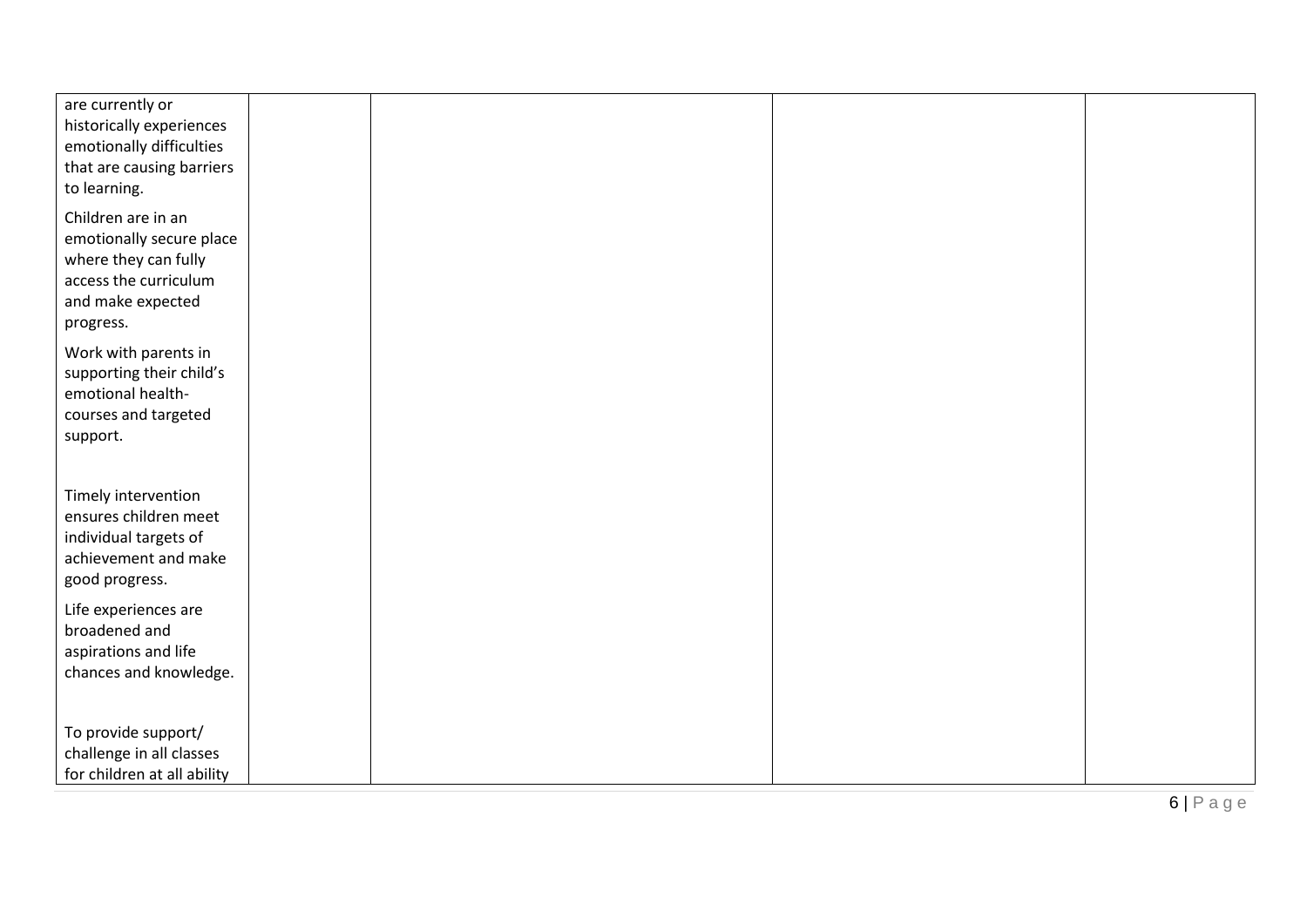| levels. To provide                          |  |  |
|---------------------------------------------|--|--|
| curriculum workshops                        |  |  |
| for parents to inform                       |  |  |
| them of how they can                        |  |  |
| best support their                          |  |  |
| child/ren at home.                          |  |  |
| Support is timely,                          |  |  |
| appropriate and                             |  |  |
| focussed on the children                    |  |  |
| making good progress                        |  |  |
| from their starting                         |  |  |
| points.                                     |  |  |
| Support /interventions                      |  |  |
| are monitored and                           |  |  |
| evaluated for                               |  |  |
| effectiveness and                           |  |  |
| progress of the children.                   |  |  |
|                                             |  |  |
| Tracking of progress is                     |  |  |
| positive.                                   |  |  |
|                                             |  |  |
|                                             |  |  |
| Family Support worker<br>to use nurture and |  |  |
|                                             |  |  |
| intervention to support                     |  |  |
| pupils within Online                        |  |  |
| Safety. This is through                     |  |  |
| the National Online                         |  |  |
| Safety materials.                           |  |  |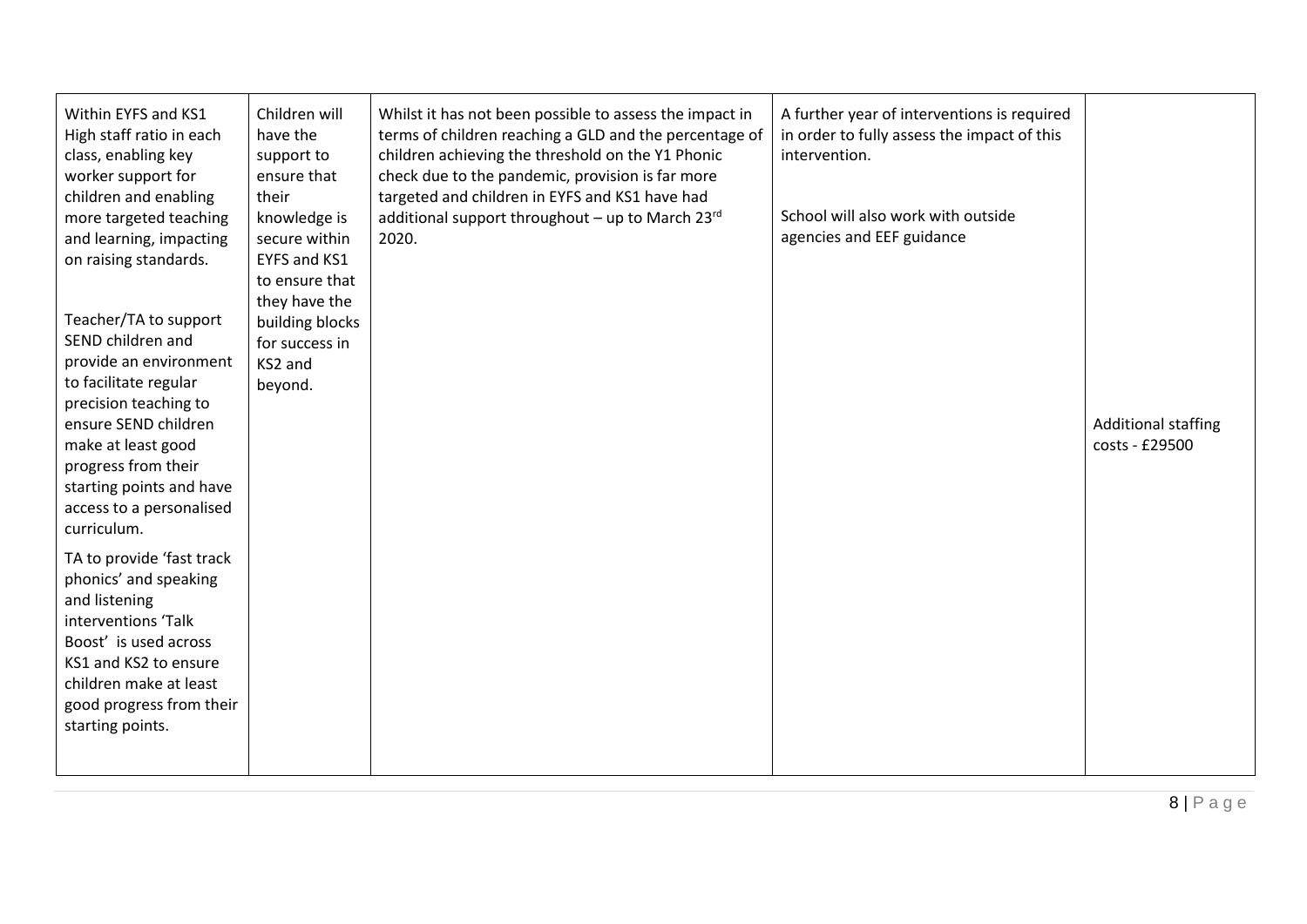| All EYFS TA's trained to             |  |  |
|--------------------------------------|--|--|
| deliver daily speaking               |  |  |
| and listening                        |  |  |
| interventions.                       |  |  |
|                                      |  |  |
|                                      |  |  |
|                                      |  |  |
| Rigorous Pupil progress              |  |  |
| meetings to monitor and              |  |  |
| evaluate impact to                   |  |  |
| ensure all children are              |  |  |
| progressing                          |  |  |
|                                      |  |  |
|                                      |  |  |
| Additional staffing within           |  |  |
| Early years and Key stage            |  |  |
| 1 with a focus upon                  |  |  |
| speech and language,                 |  |  |
| writing, reading and                 |  |  |
| mathematics.                         |  |  |
|                                      |  |  |
|                                      |  |  |
| This is broken down into             |  |  |
|                                      |  |  |
| <b>EYFS SLT teacher</b><br>$\bullet$ |  |  |
| with 2 full time                     |  |  |
| TAs                                  |  |  |
| KS1 (y2) SLT<br>$\bullet$            |  |  |
| teachers with 2                      |  |  |
| full time TA's                       |  |  |
|                                      |  |  |
| YEAR 1 - experienced                 |  |  |
| teachers with 2 TAs in               |  |  |
| each class.                          |  |  |
|                                      |  |  |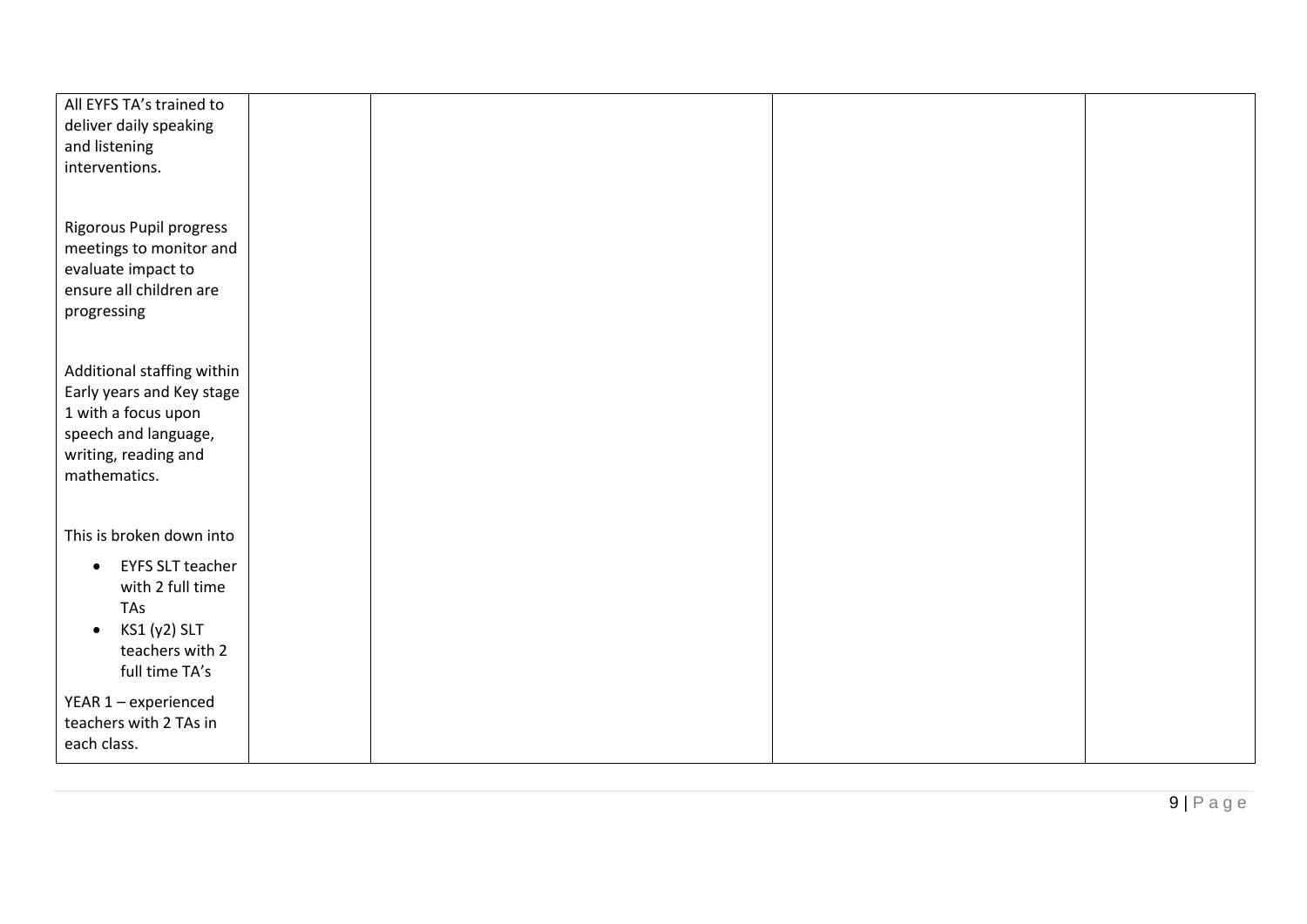| Talk Boost to be<br>implemented within the<br>school with the correct<br>training from the TA's.                                            |                                                                                                                                  |                                                                                                                                                                                                                                                                                                                |                                                                                                                                                                                                            |                                                                                 |
|---------------------------------------------------------------------------------------------------------------------------------------------|----------------------------------------------------------------------------------------------------------------------------------|----------------------------------------------------------------------------------------------------------------------------------------------------------------------------------------------------------------------------------------------------------------------------------------------------------------|------------------------------------------------------------------------------------------------------------------------------------------------------------------------------------------------------------|---------------------------------------------------------------------------------|
| Forest school to be<br>implemented with a<br>focus upon speech and<br>language and<br>vocabulary,                                           |                                                                                                                                  |                                                                                                                                                                                                                                                                                                                |                                                                                                                                                                                                            |                                                                                 |
| Speech and language<br>skills alongside PSED will<br>be addressed within<br>EYFS. Staff to be trained<br>within this area.                  |                                                                                                                                  |                                                                                                                                                                                                                                                                                                                |                                                                                                                                                                                                            |                                                                                 |
| <b>Fast Forward resources</b><br>to be used across the<br>school for GPS.                                                                   |                                                                                                                                  |                                                                                                                                                                                                                                                                                                                |                                                                                                                                                                                                            |                                                                                 |
| Pastoral team to identify<br>additional barriers to<br>learning and enlist the<br>support of external<br>agencies where needed<br>promptly. | To ensure the<br>best possible<br>attendance of<br>all children<br>and support<br>families in<br>need, breaking<br>down barriers | The Pastoral team are fully aware of those children and<br>families requiring additional support.<br>This has enabled the team to intervene early which has<br>the effect of ensuring support is immediate but also<br>reduces the burden on class teachers who are able to<br>focus on teaching and learning. | As a result of the pandemic, it is essential<br>that this works continues during 2020-<br>2021 to support our most vulnerable<br>families during a time of increased stress<br>upon families and finances. | £66595 employment<br>costs including on-<br>costs for family<br>support workers |
| Audit the experiences<br>pupil have outside of<br>school to ensure that the<br>provision in school is<br>appropriate to the                 | to learning<br>To encourage<br>target parents<br>to attend<br>classes in                                                         | The coronavirus pandemic has accelerated the<br>development of online learning platforms, with                                                                                                                                                                                                                 |                                                                                                                                                                                                            | $£2500 - initial setup$<br>and ongoing cost of<br>online learning<br>system.    |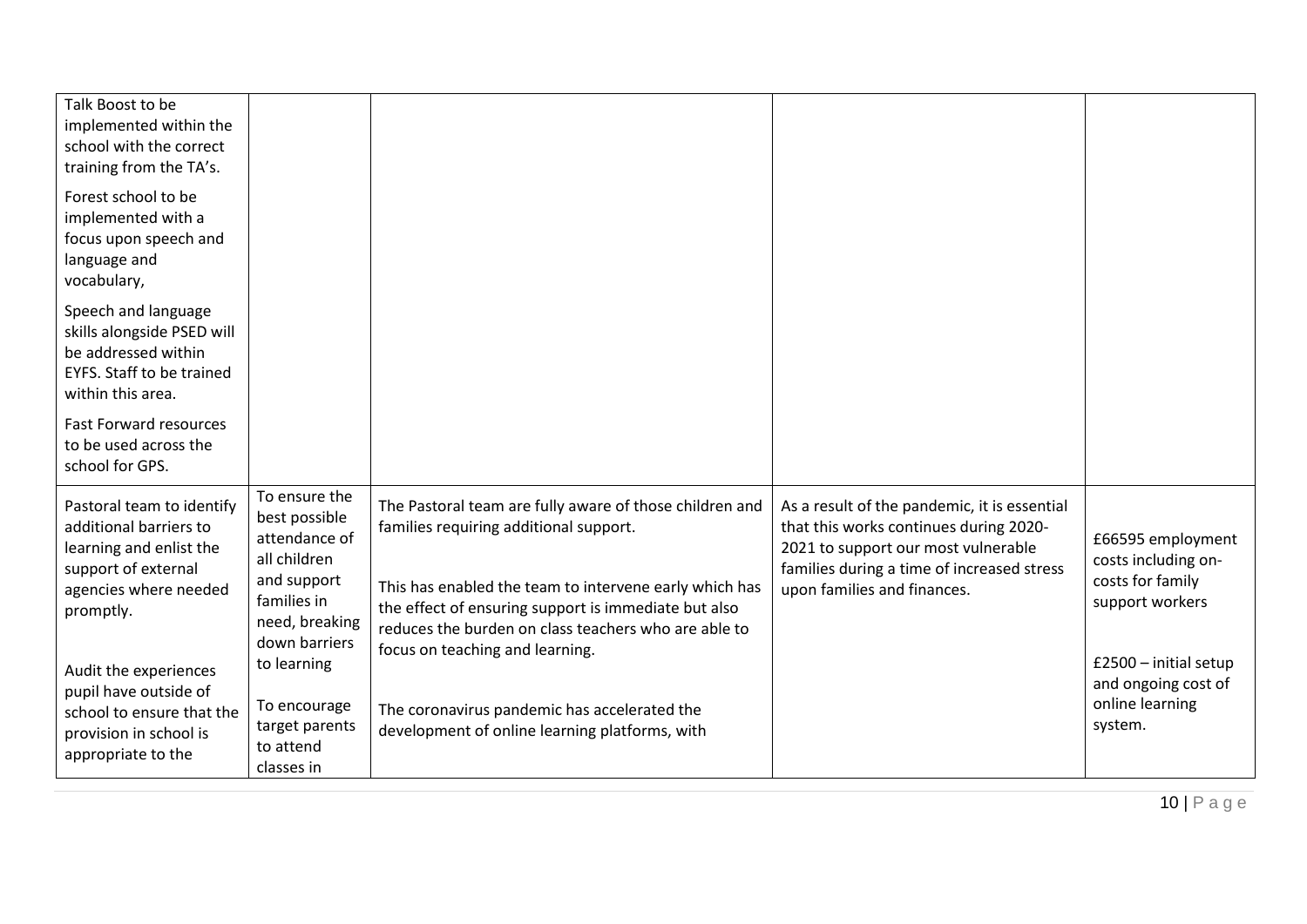| children at St James<br>Lanehead.                                                                                                                                                            | school,<br>enabling them                                                                                              | Microsoft Teams now established following a period<br>during lockdown of using Google Classroom.                                                                                                                                                       |                                                                                                                                                                 |                                                 |
|----------------------------------------------------------------------------------------------------------------------------------------------------------------------------------------------|-----------------------------------------------------------------------------------------------------------------------|--------------------------------------------------------------------------------------------------------------------------------------------------------------------------------------------------------------------------------------------------------|-----------------------------------------------------------------------------------------------------------------------------------------------------------------|-------------------------------------------------|
|                                                                                                                                                                                              | to support                                                                                                            |                                                                                                                                                                                                                                                        |                                                                                                                                                                 |                                                 |
| Audit the visits and<br>visitors to school to<br>ensure that where<br>possible all pupils are<br>able to access the<br>curriculum,<br>Audit the use of IT within                             | their child at<br>home and help<br>toward<br>improving<br>attainment.<br>Barriers to<br>learning will<br>be addressed | The burden on PPG families for financing trips has been<br>removed due to the current restrictions preventing<br>trips at present. When visits resume, finances will be<br>redirected appropriately to ensure all children are able<br>to participate. |                                                                                                                                                                 |                                                 |
| the classrooms such as<br>VI resources and online<br>reading / times tables<br>resources etc.                                                                                                | with pupils<br>ready to learn.                                                                                        |                                                                                                                                                                                                                                                        |                                                                                                                                                                 |                                                 |
| Re design the homework<br>policy with all<br>stakeholders in relation<br>to the pupils with PPG -<br>resources needed for art<br>projects etc, payments<br>for trips - advance<br>notice etc |                                                                                                                       |                                                                                                                                                                                                                                                        |                                                                                                                                                                 |                                                 |
| For identified gaps in<br>learning to be<br>addressed.                                                                                                                                       | Varied<br>interventions<br>(according to<br>need) to be<br>provided<br>before (and                                    | Teachers and staff used gaps analysis to identify gaps<br>in the first part of the year.<br>The imposed lockdown reduced their capacity to do<br>this but staff will continue to monitor gaps in learning                                              | In light of the coronavirus pandemic, it is<br>essential that staff continue to monitor all<br>children for gaps in learning and intervene<br>when appropriate. | UPS 3 Teacher one<br>morning per day -<br>£2700 |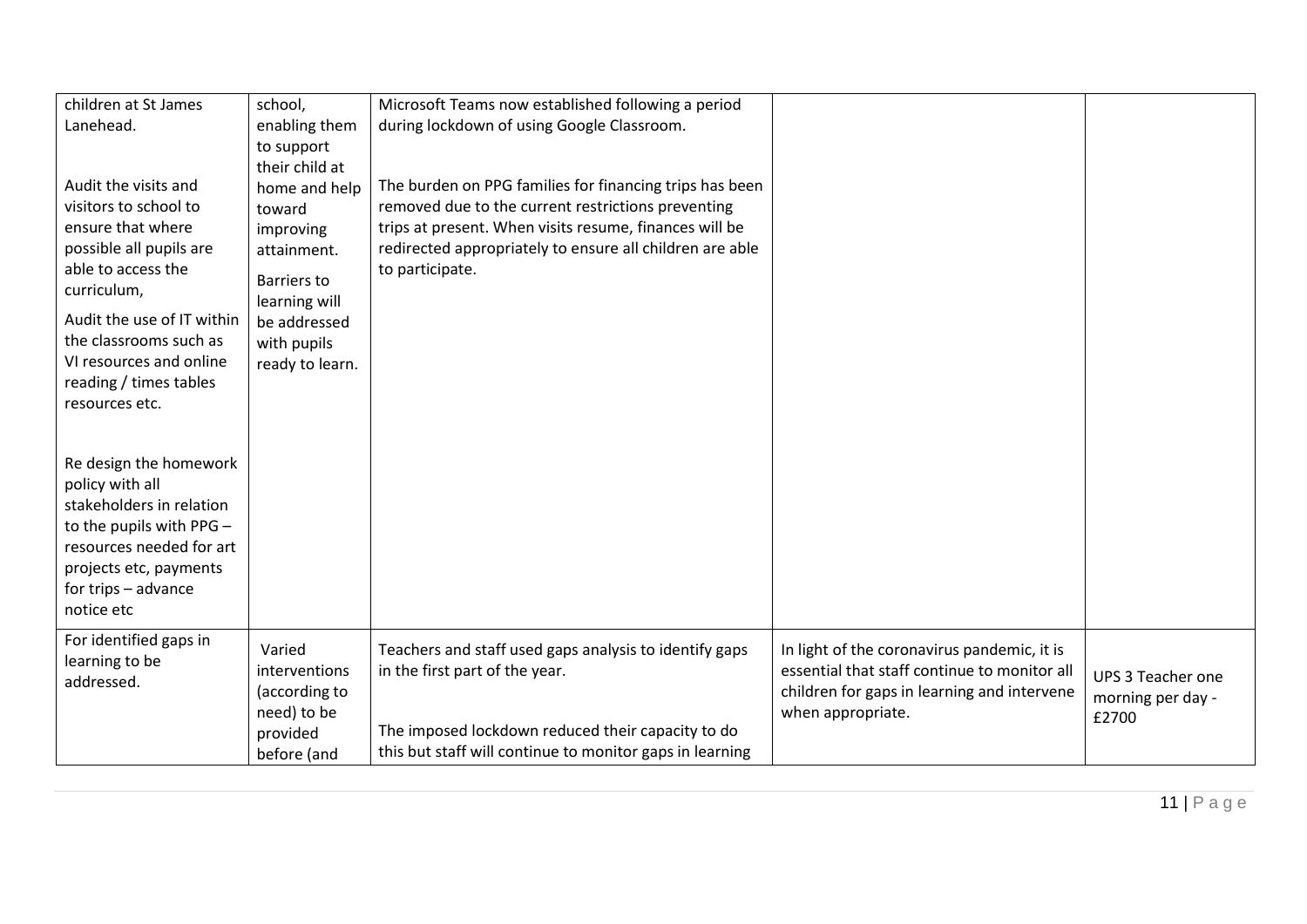|                                                                                                                                                                                                                                                                                                                                                                   | sometimes<br>during) school.                                                                                                             | particularly with regard to gaps caused by the<br>pandemic.                                                                                                                                                                                                                                                                                                                                                                     |                                                                                                                                                                                                                              |                                                    |
|-------------------------------------------------------------------------------------------------------------------------------------------------------------------------------------------------------------------------------------------------------------------------------------------------------------------------------------------------------------------|------------------------------------------------------------------------------------------------------------------------------------------|---------------------------------------------------------------------------------------------------------------------------------------------------------------------------------------------------------------------------------------------------------------------------------------------------------------------------------------------------------------------------------------------------------------------------------|------------------------------------------------------------------------------------------------------------------------------------------------------------------------------------------------------------------------------|----------------------------------------------------|
| For selected pupils to be<br>supported in accessing<br>learning.                                                                                                                                                                                                                                                                                                  | 1:1 support for<br>disadvantaged<br>pupils who<br>require it. 20<br>hours per<br>week offering<br>1:1 support                            | This was implemented successfully up to the lockdown.<br>Disadvantaged children to receive additional 1 to 1<br>support from experienced staff in 2020-2021.                                                                                                                                                                                                                                                                    | In light of the coronavirus pandemic, 1 to<br>1 support will be an essential part of our<br>strategy going forward.                                                                                                          |                                                    |
|                                                                                                                                                                                                                                                                                                                                                                   |                                                                                                                                          | Targeted support                                                                                                                                                                                                                                                                                                                                                                                                                |                                                                                                                                                                                                                              |                                                    |
| Action                                                                                                                                                                                                                                                                                                                                                            | Intended<br>outcome(s)                                                                                                                   | Estimated impact: Did you meet the success criteria?<br>(Include impact on pupils not eligible for the PPG, if<br>appropriate)                                                                                                                                                                                                                                                                                                  | Lessons learned (and whether you will<br>continue this approach)                                                                                                                                                             | Cost                                               |
| To address and improve<br><b>Social and emotional</b><br>development; anxiety<br>and lack of resilience,<br>behaviour for learning<br>Train staff in ACES.<br>Increase staff knowledge<br>of referrals, support.<br>Pastoral team to attend<br>local cluster and train to<br>be Mental Health First<br>Aiders.<br>Use of interventions<br>bespoke nurture support | Children to<br>develop<br>confidence<br>and<br>independence<br>in addressing<br>issues arising.<br>Improve<br>children's self-<br>esteem | Whilst social and emotional development, anxiety,<br>behaviour for learning and lack of resilience were all<br>addressed through the strategies outlined in the<br>Autumn Term, we were unable to measure the impact<br>due to the Coronavirus pandemic.<br>Indeed, the impact of the lockdown has added to the<br>negative emotions experienced by our children and as<br>such, this will need to remain a focus in 2020-2021. | The requirement to provide enhanced<br>provision addressing social and emotional<br>development has increased significantly<br>throughout the pandemic. As a result, we<br>will continue this strategy during 2020-<br>2021. | £750 - SWAT Cludter<br>inclusion including<br>CPD. |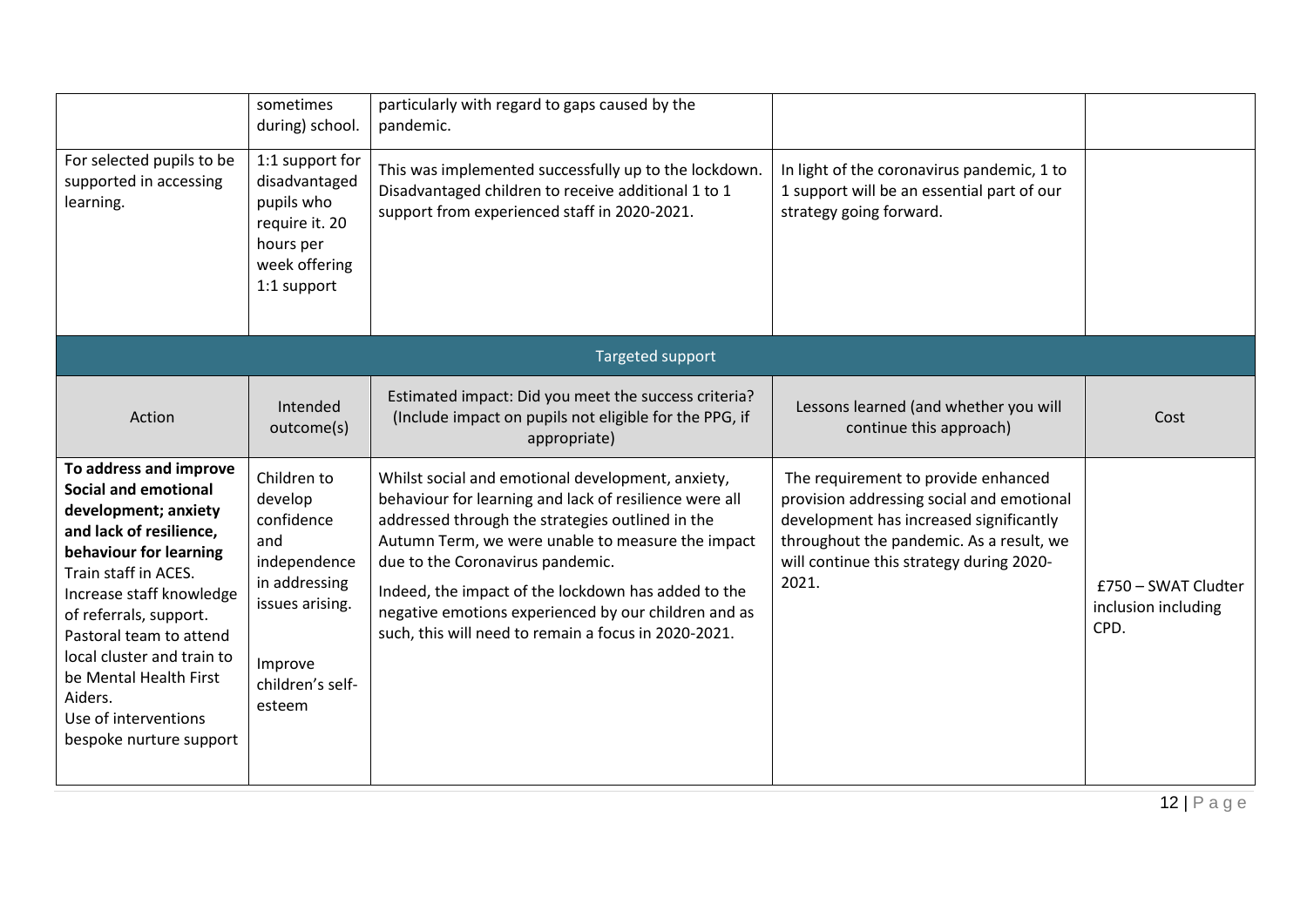| to improve social and       |                  |  |  |
|-----------------------------|------------------|--|--|
| emotional wellbeing         |                  |  |  |
| Access to group work,       |                  |  |  |
| such as Yoga to improve     | Improve          |  |  |
| resilience, reduce          | children's self- |  |  |
| anxiety and enable          | esteem           |  |  |
| children to learn.          |                  |  |  |
|                             |                  |  |  |
| Operation                   |                  |  |  |
| Empowerment with SLT        | Improve          |  |  |
| project to be run           | children's self- |  |  |
| throughout the year.        | esteem           |  |  |
|                             |                  |  |  |
| SLT time to train all staff |                  |  |  |
| and review the              |                  |  |  |
| outcomes and impact         |                  |  |  |
| upon the whole school       |                  |  |  |
| with a particular focus     |                  |  |  |
| upon SEMH and               |                  |  |  |
| wellbeing.                  |                  |  |  |
| Snack- ensure children      |                  |  |  |
| have had a nutritious       |                  |  |  |
| start to the day, enabling  |                  |  |  |
| them to learn.              |                  |  |  |
|                             |                  |  |  |
| • To engage children in     |                  |  |  |
| extra-curricular            |                  |  |  |
| provision, widening their   |                  |  |  |
| opportunities               |                  |  |  |
| • To ensure all children    |                  |  |  |
| have access to school       |                  |  |  |
| visits to enrich the        |                  |  |  |
| curriculum and remove       |                  |  |  |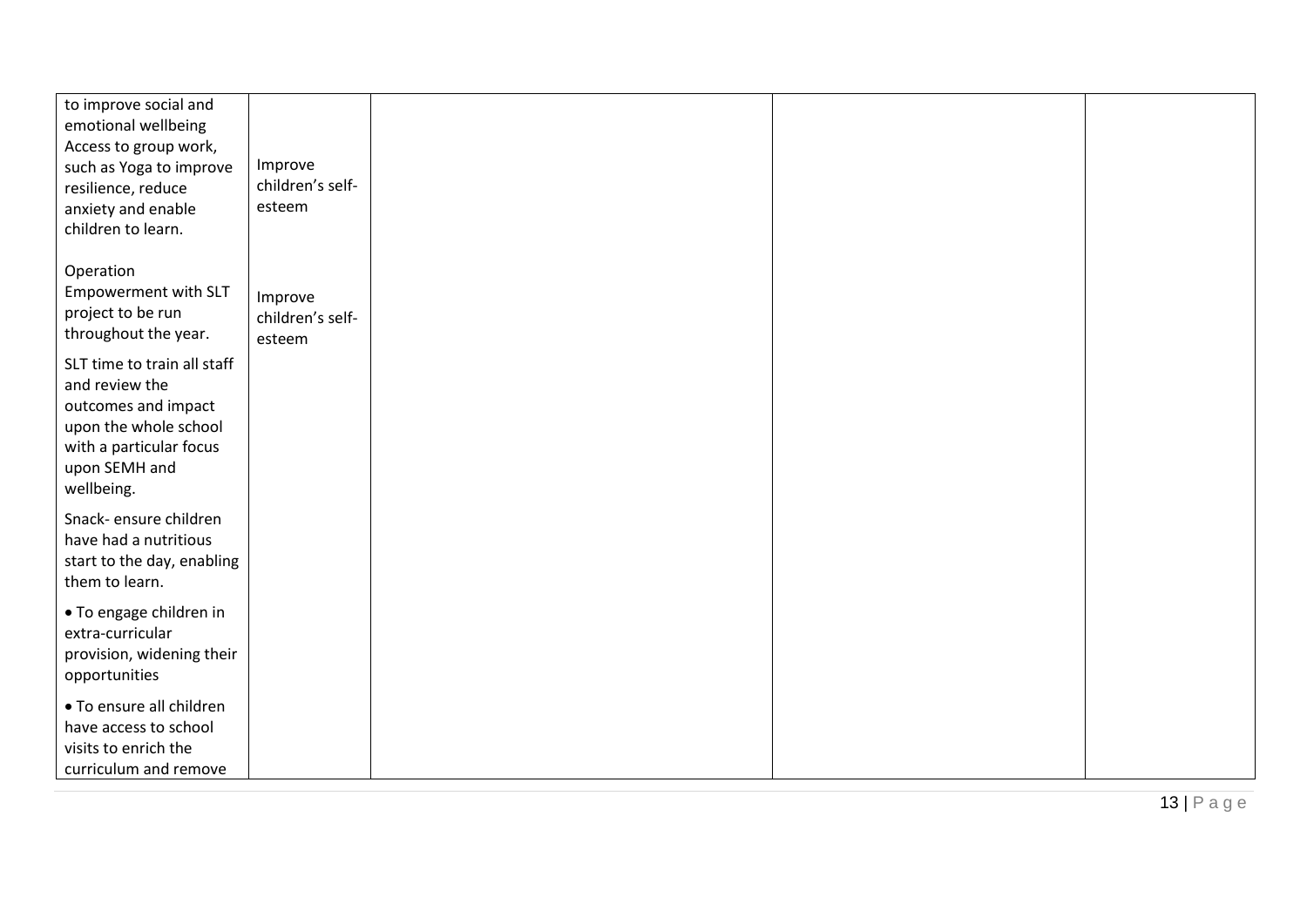| the potential cost<br>barrier.<br>• Involve PP children in<br>cluster work, visiting<br>other schools and<br>widening their<br>experiences. |                        |                                                                                                                                                                                                                                                                                                                                                                                                                                                                                                                                    |                                                       |            |                                                |
|---------------------------------------------------------------------------------------------------------------------------------------------|------------------------|------------------------------------------------------------------------------------------------------------------------------------------------------------------------------------------------------------------------------------------------------------------------------------------------------------------------------------------------------------------------------------------------------------------------------------------------------------------------------------------------------------------------------------|-------------------------------------------------------|------------|------------------------------------------------|
| Moving forward                                                                                                                              |                        |                                                                                                                                                                                                                                                                                                                                                                                                                                                                                                                                    |                                                       |            |                                                |
| The Planned expenditure for the academic year 2020 - 2021                                                                                   |                        |                                                                                                                                                                                                                                                                                                                                                                                                                                                                                                                                    |                                                       |            |                                                |
| Academic year                                                                                                                               | 2019 - 2020            | £66595 - employment costs including overheads to employ 3 family support workers<br>£2500 - online learning costs<br>£29500 - Additional staffing costs in KS1<br>£15200 - SLA cost for experienced SENDCo 1 day per week<br>£2700 - Specialist teaching costs to work 1 day per month throughout academic year<br>£750 - SWAT cluster inclusion including CPD and school to school support for children and staff<br>£12,000 for new Guided reading scheme and additional resources for reading spine, library areas, aspirations |                                                       |            |                                                |
| Quality of teaching for all                                                                                                                 |                        |                                                                                                                                                                                                                                                                                                                                                                                                                                                                                                                                    |                                                       |            |                                                |
| Action                                                                                                                                      | Intended<br>outcome(s) | What is the evidence and rationale for this<br>choice?                                                                                                                                                                                                                                                                                                                                                                                                                                                                             | How will you ensure it is effectively<br>implemented? | Staff lead | When will you<br>review<br>implementation<br>Ģ |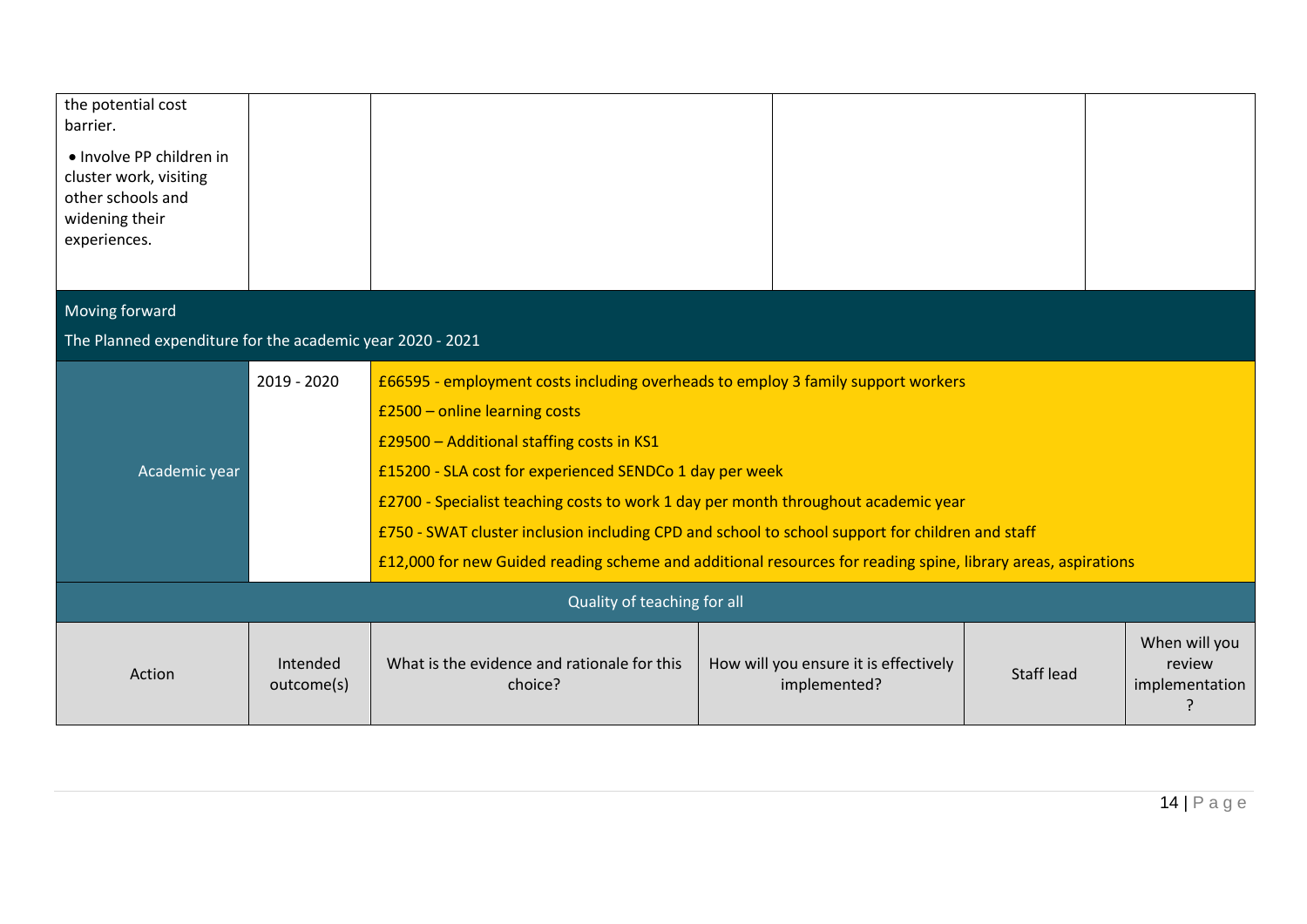| To use PM<br>Benchmarking to re-<br>assess the children<br>following lockdown and<br>use appropriate books<br>on the new reading<br>scheme.<br>CPD for staff with a focus<br>upon reading and how to<br>teach reading<br>effectively.<br>To implement Mastery<br>learning throughout the<br>school and support<br>parents with pupils<br>learning.<br>Engage parents with<br>reading, seek support<br>from external sources<br>such as adult learning<br>with regard to phonics.<br>LA courses for staff and<br>develop a rich<br>vocabulary environment.<br>Implement online<br>learning strategies | <b>Teachers</b><br>pedagogy will<br>improve for<br>each child.<br>Children will<br>enjoy reading<br>developing the<br>age<br>appropriate<br>skills.<br>Children will<br>develop<br>mathematical<br>skills in line<br>with the<br>national<br>expectations. | Evidence suggests that the most effective<br>approach will combine the whole school to<br>ensure all teachers and TA's are fully aware<br>of the reading levels of all pupils.<br>Teachers CPD will be able to tackle<br>underperformance quickly in all classes and<br>implement any specialist teacher work /<br>support that maybe needed. | Staff discussion<br>Parental feedback<br>SLT to check and read with pupils<br>to ensure that children are reading<br>at the appropriate standard and<br>with the correct fluency.<br>SENDCO specialist to implement<br>resources where needed.<br>Pupil Voice projects in relation to<br>reading.<br>External and internal assessments<br>show that the pupils are making<br>progress. | Assessment leader<br>H Gregory - English<br>leader<br>$SENDCO - C$<br><b>ASHTON</b> | <b>AUTUMN TERM</b><br>FGB meeting.<br>CPW meeting<br><b>Resources</b><br>Spring term FGB<br>meeting FGB<br>meeting.<br>CPW meeting<br><b>Resources</b><br>Summer term<br>FGB meeting<br>FGB meeting.<br>CPW meeting<br>Resources |
|------------------------------------------------------------------------------------------------------------------------------------------------------------------------------------------------------------------------------------------------------------------------------------------------------------------------------------------------------------------------------------------------------------------------------------------------------------------------------------------------------------------------------------------------------------------------------------------------------|------------------------------------------------------------------------------------------------------------------------------------------------------------------------------------------------------------------------------------------------------------|-----------------------------------------------------------------------------------------------------------------------------------------------------------------------------------------------------------------------------------------------------------------------------------------------------------------------------------------------|----------------------------------------------------------------------------------------------------------------------------------------------------------------------------------------------------------------------------------------------------------------------------------------------------------------------------------------------------------------------------------------|-------------------------------------------------------------------------------------|----------------------------------------------------------------------------------------------------------------------------------------------------------------------------------------------------------------------------------|
| To read to all pupils<br>through the use of story<br>time. To seek authors to                                                                                                                                                                                                                                                                                                                                                                                                                                                                                                                        |                                                                                                                                                                                                                                                            |                                                                                                                                                                                                                                                                                                                                               |                                                                                                                                                                                                                                                                                                                                                                                        |                                                                                     |                                                                                                                                                                                                                                  |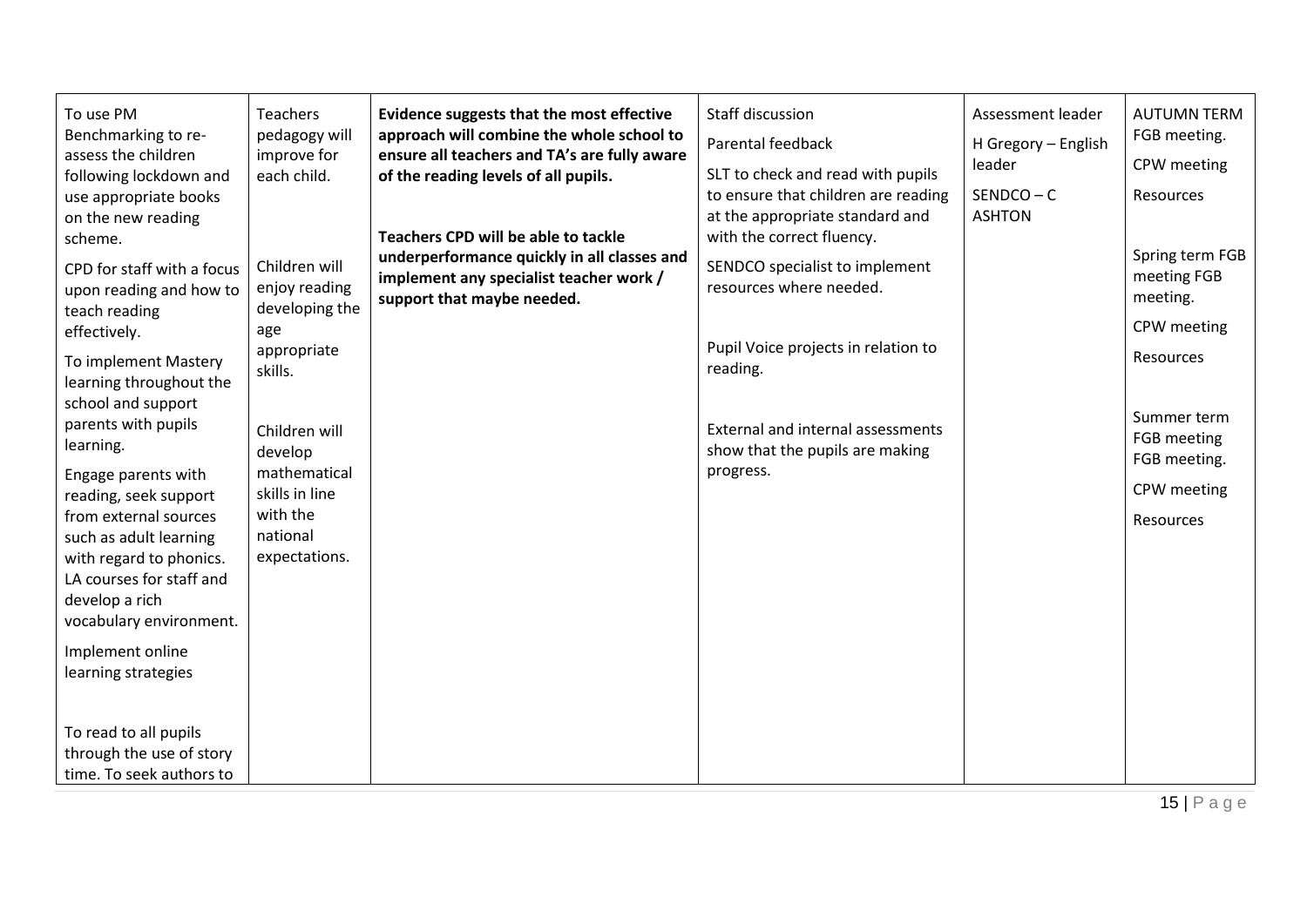| visit the children to<br>enthuse them and raise<br>their aspirations.                                                                                                                 |  |  |  |
|---------------------------------------------------------------------------------------------------------------------------------------------------------------------------------------|--|--|--|
| To implement phonics<br>sessions for all pupils to<br>ensure that they<br>achieve. To match<br>reading books to phonic<br>ability for pupils.                                         |  |  |  |
| Target pupils in KS2 who<br>did not pass their<br>phonics screening.<br>Dyslexia training and<br><b>First Quality Teaching</b><br>training for all staff by<br>ADys Ltd (Autumn term) |  |  |  |
| To purchase a reading<br>scheme for both guided<br>and home readers to<br>enthuse the children and<br>also improve the<br>outcomes for pupils.                                        |  |  |  |
| Pupils who have an<br>identified additional<br>need are supported by<br>Adys specialist limited.                                                                                      |  |  |  |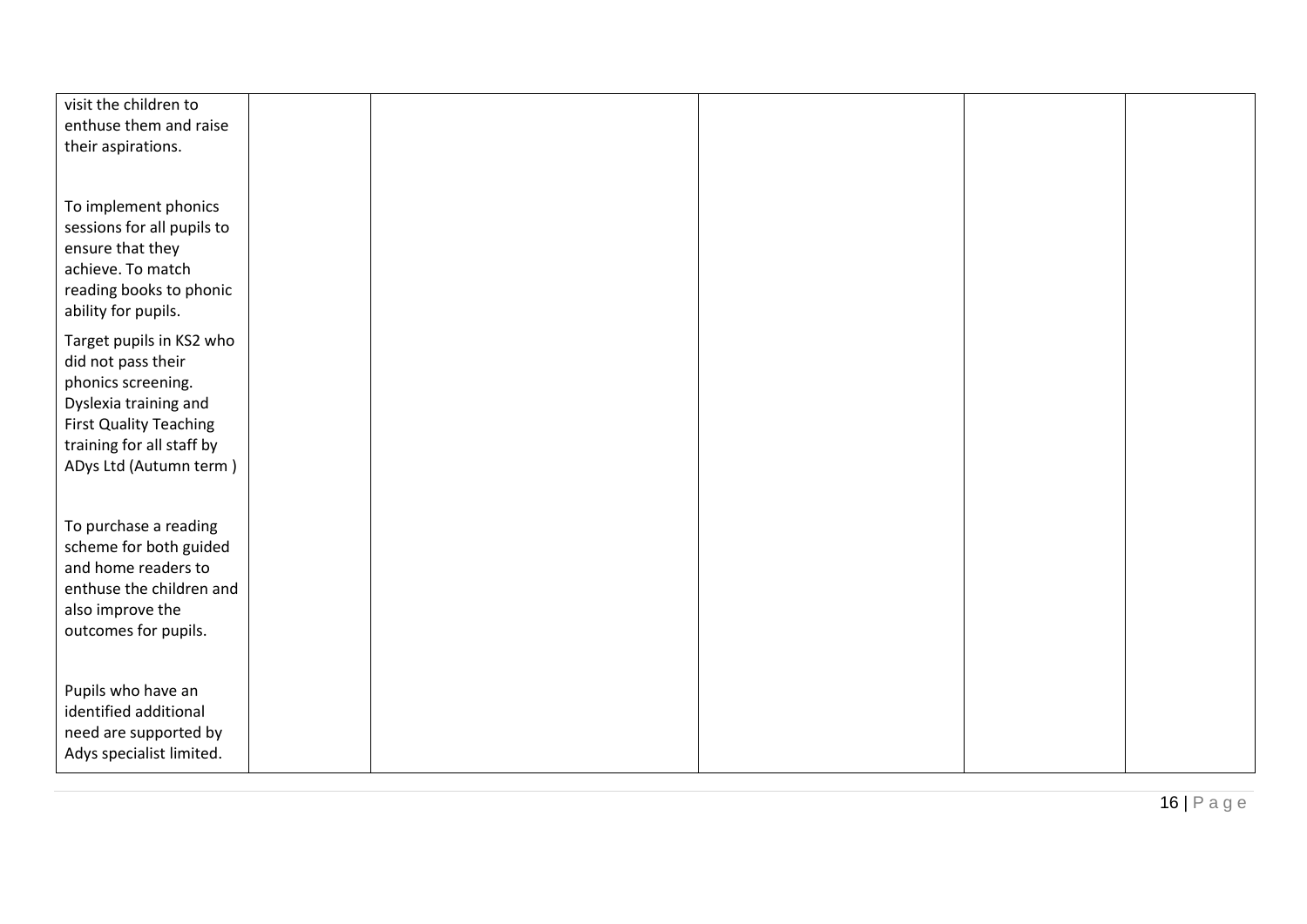| To support the Learning<br>mentor with attendance<br>and punctuality. To<br>support families with<br>timely intervention<br>through direct and<br>indirect work. To work<br>with individuals and<br>groups of children on<br>barriers to learning. To<br>work with families - as a<br>key worker to provide<br>best outcome. | Children will be<br>in school, on<br>time and be<br>ready to learn | To Continue to fund the post of Children and<br>Families Support team.<br>Fund post for an additional member of staff<br>to support the emotional health of pupils in<br>school. Train mental health first aiders.<br>Time for pastoral team to network with the<br><b>Burnley Professionals including community</b><br>kitchen, CSC, Council etc.<br>Fund extra support in class at the point of<br>need.<br>Individual year group planning | Weekly pastoral meetings.<br>Half termly attendance meetings.<br>Multi agency training<br>Baseline questionnaire actioned<br>Autumn and reviewed in summer 1/2<br>termly pastoral meetings with year<br>group staff members.<br>Monthly DSL meetings | Pastoral Leader | Termly. |
|------------------------------------------------------------------------------------------------------------------------------------------------------------------------------------------------------------------------------------------------------------------------------------------------------------------------------|--------------------------------------------------------------------|----------------------------------------------------------------------------------------------------------------------------------------------------------------------------------------------------------------------------------------------------------------------------------------------------------------------------------------------------------------------------------------------------------------------------------------------|------------------------------------------------------------------------------------------------------------------------------------------------------------------------------------------------------------------------------------------------------|-----------------|---------|
| To fill in paperwork and<br>appropriate referrals<br>and intervention.                                                                                                                                                                                                                                                       |                                                                    |                                                                                                                                                                                                                                                                                                                                                                                                                                              |                                                                                                                                                                                                                                                      |                 |         |
| Non class-based staff<br>member can react<br>quickly to events and<br>concerns. Attendance<br>continues to improve<br>and the yearly<br>attendance figure is<br>above the national.<br>Attendance for all<br>children improves                                                                                               |                                                                    |                                                                                                                                                                                                                                                                                                                                                                                                                                              |                                                                                                                                                                                                                                                      |                 |         |
| To support children<br>individually and in small<br>groups with improving<br>emotional literacy and<br>increasing children's                                                                                                                                                                                                 |                                                                    |                                                                                                                                                                                                                                                                                                                                                                                                                                              |                                                                                                                                                                                                                                                      |                 |         |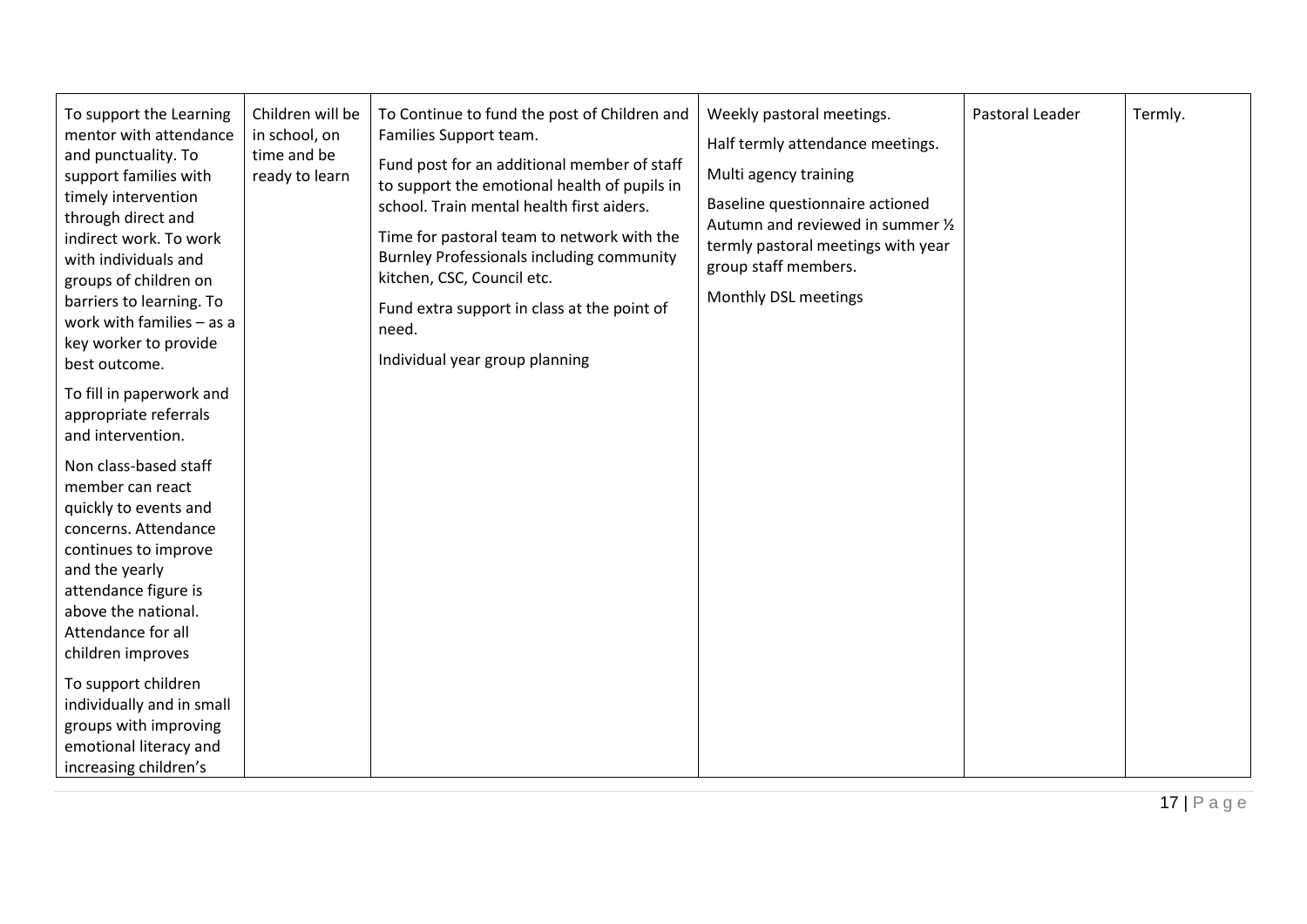| emotional resilience. To  |  |  |  |
|---------------------------|--|--|--|
| provide specific          |  |  |  |
|                           |  |  |  |
| programmes of support     |  |  |  |
| to individual pupils who  |  |  |  |
| are currently or          |  |  |  |
| historically experiences  |  |  |  |
| emotionally difficulties  |  |  |  |
| that are causing barriers |  |  |  |
| to learning.              |  |  |  |
|                           |  |  |  |
|                           |  |  |  |
| Children are in an        |  |  |  |
| emotionally secure        |  |  |  |
| place where they can      |  |  |  |
| fully access the          |  |  |  |
| curriculum and make       |  |  |  |
|                           |  |  |  |
| expected progress.        |  |  |  |
| Work with parents in      |  |  |  |
| supporting their child's  |  |  |  |
| emotional health-         |  |  |  |
| courses and targeted      |  |  |  |
| support.                  |  |  |  |
|                           |  |  |  |
|                           |  |  |  |
| Timely intervention       |  |  |  |
| ensures children meet     |  |  |  |
| individual targets of     |  |  |  |
| achievement and make      |  |  |  |
|                           |  |  |  |
| good progress.            |  |  |  |
| Life experiences are      |  |  |  |
| broadened and             |  |  |  |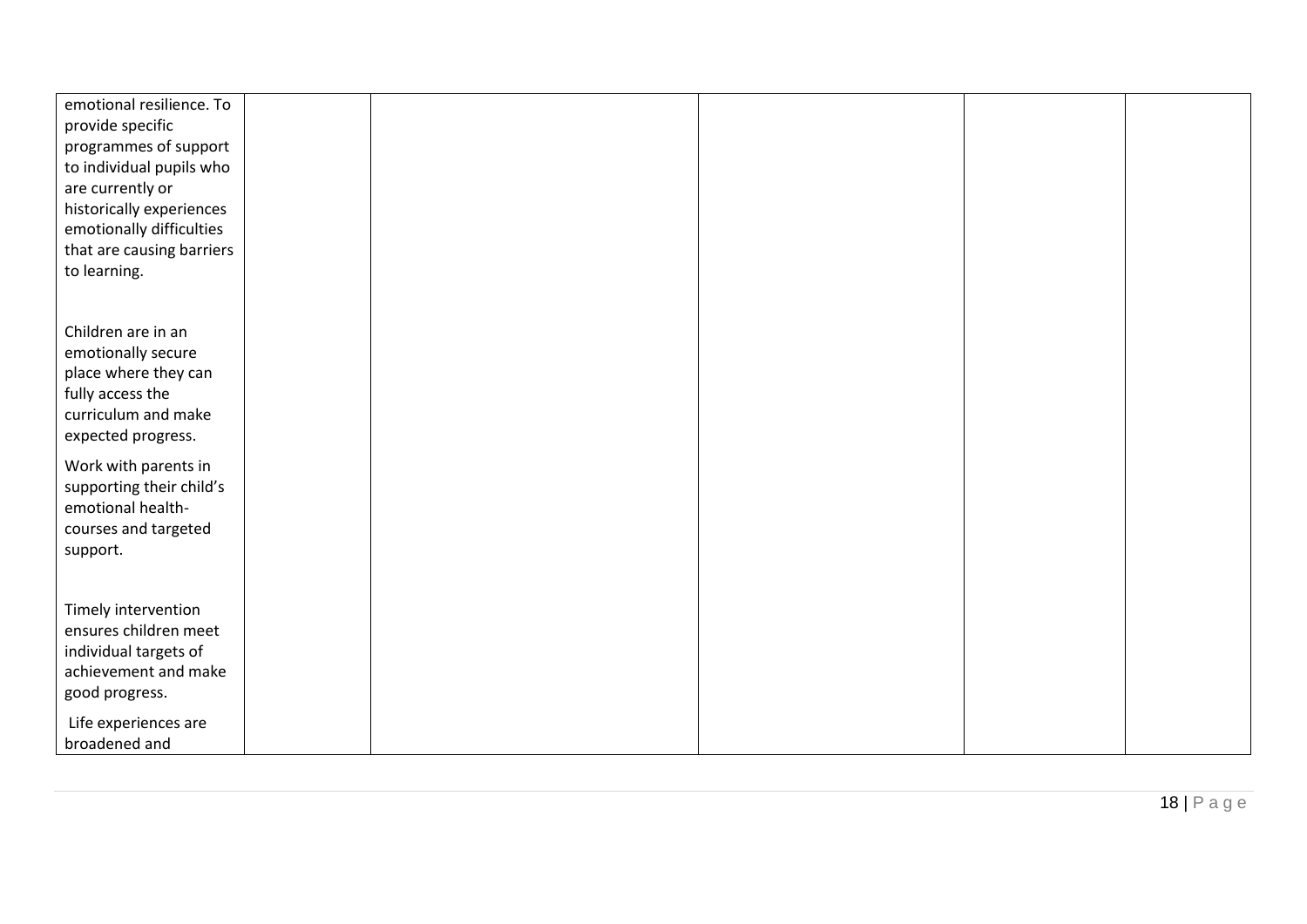| aspirations and life        |  |  |  |
|-----------------------------|--|--|--|
| chances and knowledge.      |  |  |  |
|                             |  |  |  |
|                             |  |  |  |
| To provide support/         |  |  |  |
|                             |  |  |  |
| challenge in all classes    |  |  |  |
| for children at all ability |  |  |  |
| levels. To provide          |  |  |  |
| curriculum workshops        |  |  |  |
| for parents to inform       |  |  |  |
| them of how they can        |  |  |  |
| best support their          |  |  |  |
| child/ren at home.          |  |  |  |
|                             |  |  |  |
| Support is timely,          |  |  |  |
| appropriate and             |  |  |  |
| focussed on the children    |  |  |  |
|                             |  |  |  |
| making good progress        |  |  |  |
| from their starting         |  |  |  |
| points.                     |  |  |  |
| Support /interventions      |  |  |  |
| are monitored and           |  |  |  |
|                             |  |  |  |
| evaluated for               |  |  |  |
| effectiveness and           |  |  |  |
| progress of the children.   |  |  |  |
| Tracking of progress is     |  |  |  |
|                             |  |  |  |
| positive.                   |  |  |  |
|                             |  |  |  |
|                             |  |  |  |
| Family Support worker       |  |  |  |
| to use nurture and          |  |  |  |
| intervention to support     |  |  |  |
| pupils within Online        |  |  |  |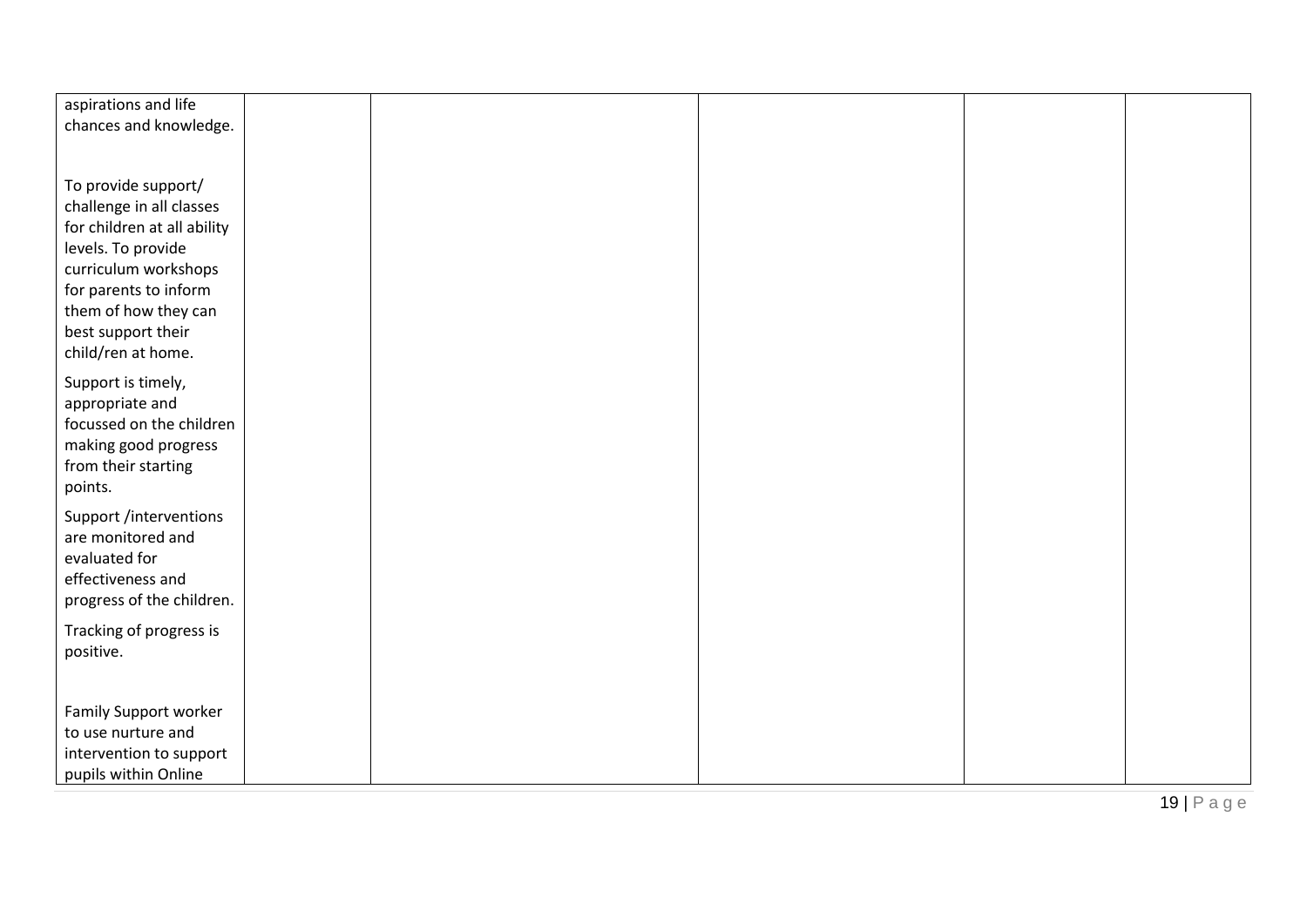| Safety. This is through<br>the National Online<br>Safety materials.                                                                                                                                                                                                                                                                                                                                                                                                                                                                                                                              |                                                                                                                                                                                                                |                                                                                                                                                                                                                                                                                                                                                                                                                                                                                                                                                                                                                                                                                                                                                                                                                                                                                                                               |                                                                                                                                                                                                                      |                                                                            |                                                          |
|--------------------------------------------------------------------------------------------------------------------------------------------------------------------------------------------------------------------------------------------------------------------------------------------------------------------------------------------------------------------------------------------------------------------------------------------------------------------------------------------------------------------------------------------------------------------------------------------------|----------------------------------------------------------------------------------------------------------------------------------------------------------------------------------------------------------------|-------------------------------------------------------------------------------------------------------------------------------------------------------------------------------------------------------------------------------------------------------------------------------------------------------------------------------------------------------------------------------------------------------------------------------------------------------------------------------------------------------------------------------------------------------------------------------------------------------------------------------------------------------------------------------------------------------------------------------------------------------------------------------------------------------------------------------------------------------------------------------------------------------------------------------|----------------------------------------------------------------------------------------------------------------------------------------------------------------------------------------------------------------------|----------------------------------------------------------------------------|----------------------------------------------------------|
| Within EYFS and KS1<br>High staff ratio in each<br>class, enabling key<br>worker support for<br>children and enabling<br>more targeted teaching<br>and learning, impacting<br>on raising standards.<br>Teacher/TA to support<br>SEND children and<br>provide an environment<br>to facilitate regular<br>precision teaching to<br>ensure SEND children<br>make at least good<br>progress from their<br>starting points and have<br>access to a personalised<br>curriculum.<br>TA to provide 'fast track<br>phonics' and speaking<br>and listening<br>interventions 'Talk<br>Boost' is used across | Children will<br>have the<br>support to<br>ensure that<br>their<br>knowledge is<br>secure within<br>EYFS and KS1<br>to ensure that<br>they have the<br>building blocks<br>for success in<br>KS2 and<br>beyond. | Smaller group sizes enable targeted, highly-<br>differentiated focused teaching, ensuring<br>more children reach age-related<br>expectations. It also enables a point of<br>contact for the parents, giving them advice<br>and support on how to help their child at<br>home or to offer advise with personal issues.<br>It enables early intervention for our lower<br>attaining children.<br><b>Success Criteria:</b><br><b>Classroom Support:</b><br>• 1:1 daily reading for identified individuals<br>• Small groups across all curriculum areas to<br>ensure children make expected progress<br>. Daily guided reading for all children<br>ensuring children are working towards ARE<br>and developing associated language and<br>vocabulary.<br>• Phonics groups are smaller, resulting in an<br>increase in the number of children working<br>within age-expected phonics phases<br>• Intervention groups, focusing on | Half termly pupil progress meetings<br>• Provision mapping<br>• Intervention timetables<br>• Regular book looks<br>• SEND children making good<br>progress from their starting points<br>- Pupil progress monitoring | <b>H TOWRIESS</b><br><b>EYFS LEADER AND</b><br><b>KS1 LEADER</b><br>SENDCO | Data drops and<br>PP MEETINGS<br>alongside<br>monitoring |
| KS1 and KS2 to ensure<br>children make at least                                                                                                                                                                                                                                                                                                                                                                                                                                                                                                                                                  |                                                                                                                                                                                                                | developing fine-motor skills and developing                                                                                                                                                                                                                                                                                                                                                                                                                                                                                                                                                                                                                                                                                                                                                                                                                                                                                   |                                                                                                                                                                                                                      |                                                                            |                                                          |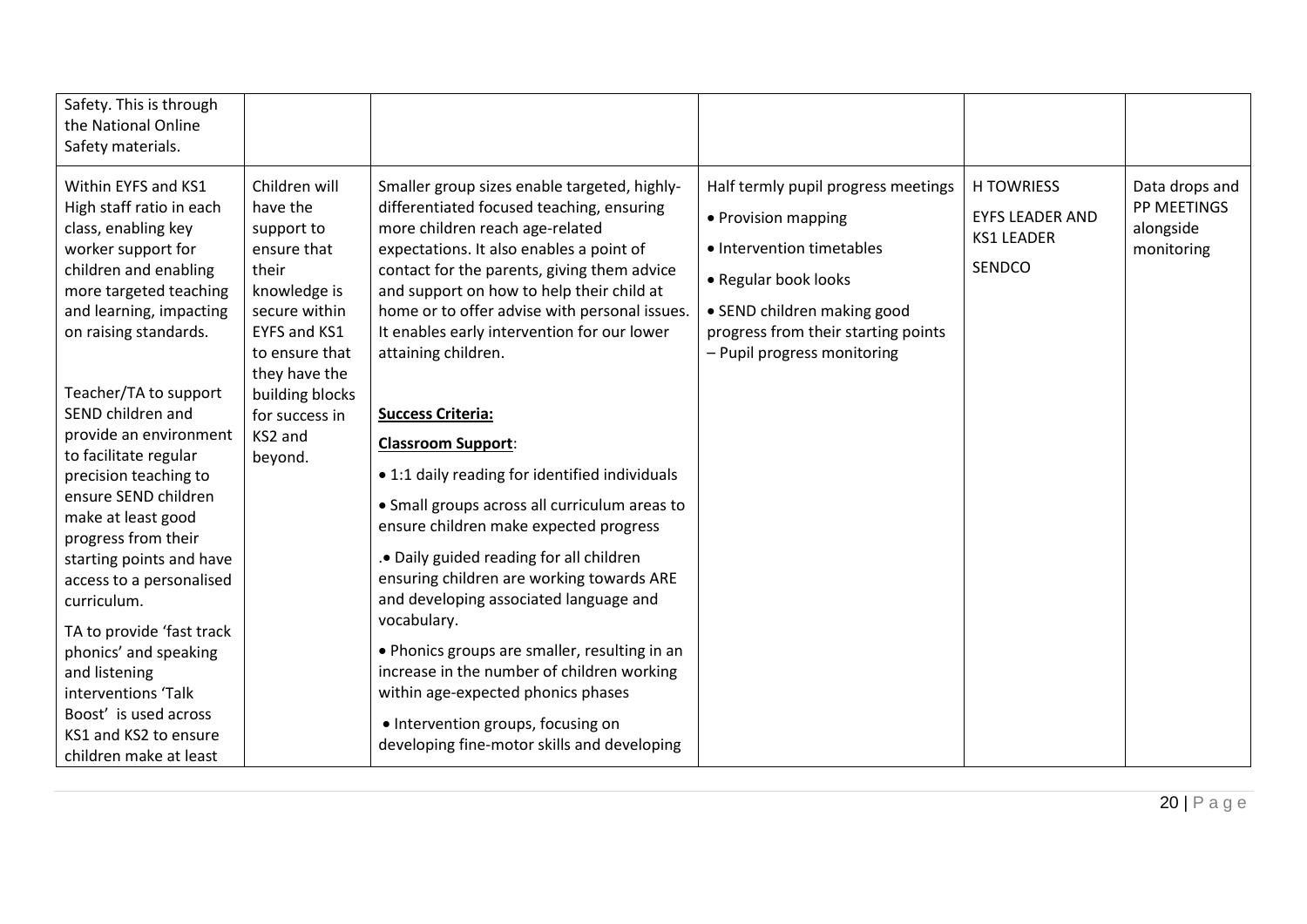| good progress from<br>their starting points.                                                                                                      | basic skills of reading, writing, S&L and<br>maths in EYFS                                                                                       |  |
|---------------------------------------------------------------------------------------------------------------------------------------------------|--------------------------------------------------------------------------------------------------------------------------------------------------|--|
| All EYFS TA's trained to<br>deliver daily speaking<br>and listening                                                                               | • Speech and Language intervention groups<br>to develop children's speaking and listening<br>and daily guided reading intervention across<br>KS1 |  |
| interventions.                                                                                                                                    | NELI speech and language resources.                                                                                                              |  |
|                                                                                                                                                   | Step for Boys Lancashire Award for equality                                                                                                      |  |
| Rigorous Pupil progress<br>meetings to monitor<br>and evaluate impact to<br>ensure all children are<br>progressing                                |                                                                                                                                                  |  |
| Additional staffing<br>within Early years and<br>Key stage 1 with a focus<br>upon speech and<br>language, writing,<br>reading and<br>mathematics. |                                                                                                                                                  |  |
| This is broken down into<br><b>EYFS SLT</b><br>teacher with 2<br>full time TAs                                                                    |                                                                                                                                                  |  |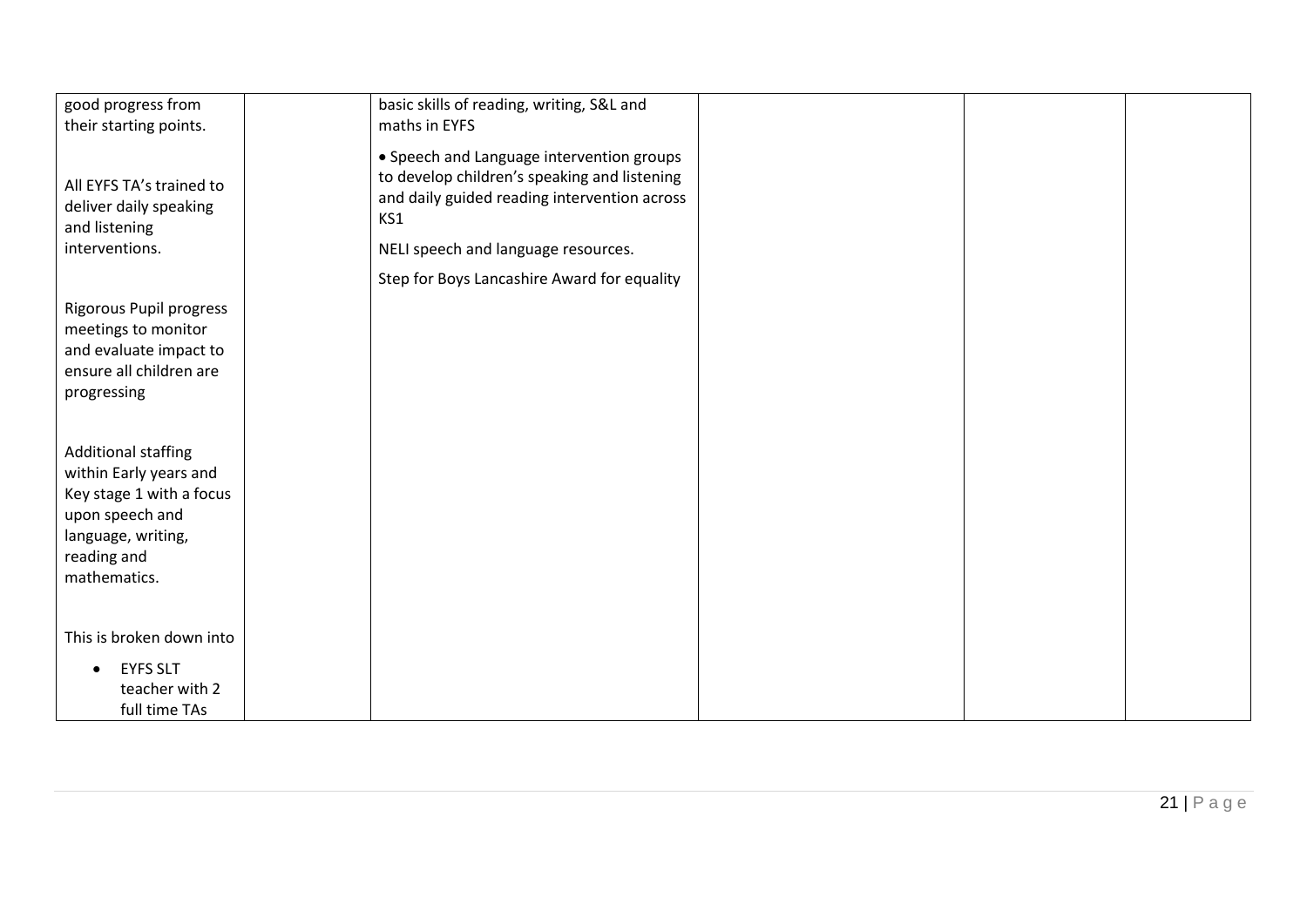| KS1 (y2) SLT<br>$\bullet$<br>teachers with 2<br>full time TA's                                                                              |                                                                                                                 |                                                                                                                                                                                                                                                                          |                                                           |                        |                                                          |
|---------------------------------------------------------------------------------------------------------------------------------------------|-----------------------------------------------------------------------------------------------------------------|--------------------------------------------------------------------------------------------------------------------------------------------------------------------------------------------------------------------------------------------------------------------------|-----------------------------------------------------------|------------------------|----------------------------------------------------------|
| YEAR 1 - experienced<br>teachers with 2 TAs in<br>each class.                                                                               |                                                                                                                 |                                                                                                                                                                                                                                                                          |                                                           |                        |                                                          |
| Talk Boost to be<br>implemented within the<br>school with the correct<br>training from the TA's.                                            |                                                                                                                 |                                                                                                                                                                                                                                                                          |                                                           |                        |                                                          |
| Forest school to be<br>implemented with a<br>focus upon speech and<br>language and<br>vocabulary,                                           |                                                                                                                 |                                                                                                                                                                                                                                                                          |                                                           |                        |                                                          |
| Speech and language<br>skills alongside PSED will<br>be addressed within<br><b>EYFS. Staff to be trained</b><br>within this area.           |                                                                                                                 |                                                                                                                                                                                                                                                                          |                                                           |                        |                                                          |
| <b>Fast Forward resources</b><br>to be used across the<br>school for GPS.                                                                   |                                                                                                                 |                                                                                                                                                                                                                                                                          |                                                           |                        |                                                          |
| Pastoral team to<br>identify additional<br>barriers to learning and<br>enlist the support of<br>external agencies where<br>needed promptly. | To ensure the<br>best possible<br>attendance of<br>all children and<br>support<br>families in<br>need, breaking | Pastoral team to work closely alongside the<br>Headteacher and SENDCO to support our<br>most vulnerable families, dealing with<br>safeguarding and child protection concerns.<br>The school has excellent systems of CAF<br>referrals and CP referrals in place followed | Positive improvements with home/<br>school relationships. | <b>Governing Board</b> | Parental<br>questionnaires<br>Autumn<br>Spring<br>Summer |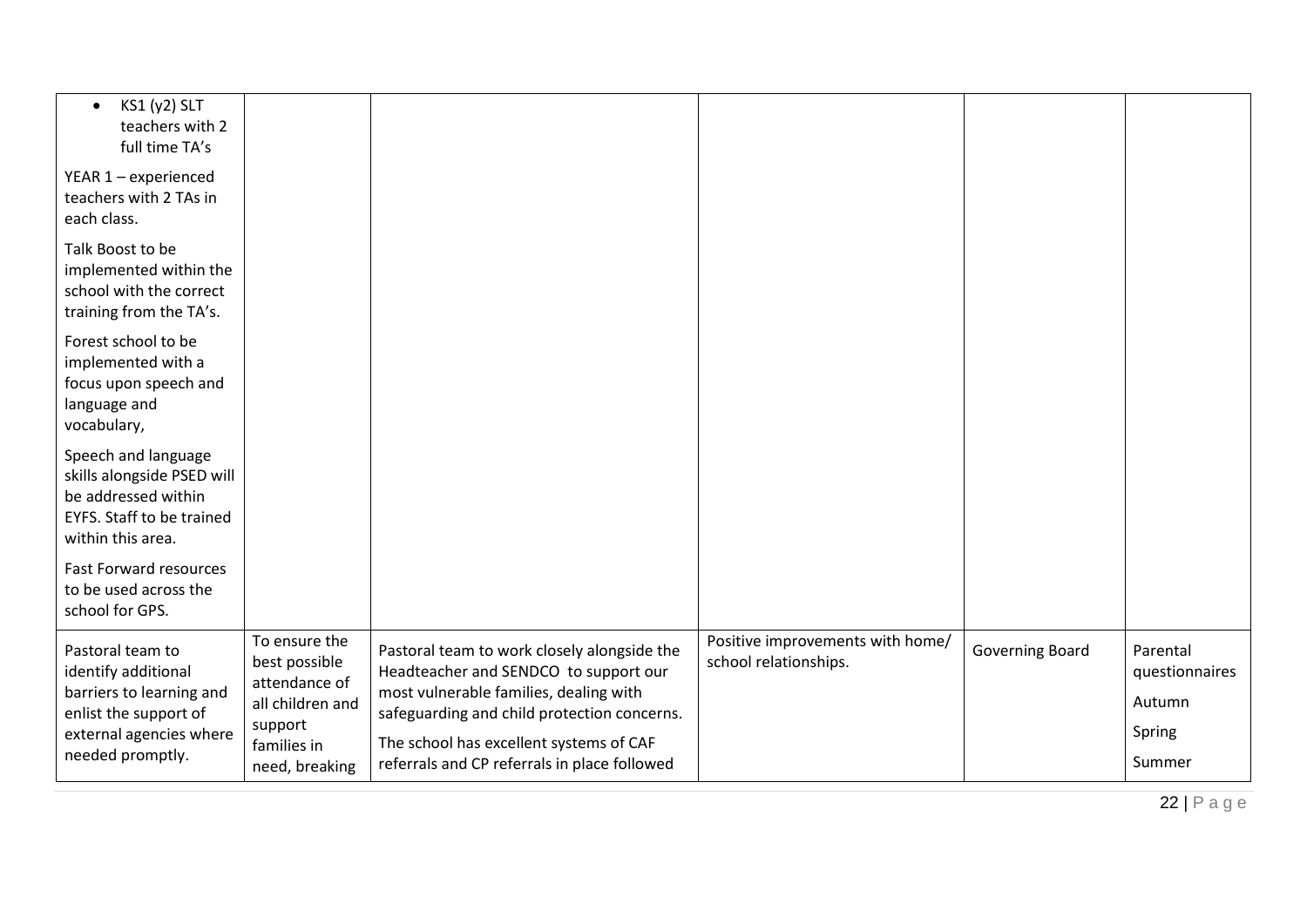| Audit the experiences<br>pupil have outside of<br>school to ensure that<br>the provision in school<br>is appropriate to the<br>children at St James                                                                                                                            | down barriers<br>to learning<br>To encourage<br>target parents<br>to attend<br>classes in                                                                                                                | by tailored family support. This is critical in<br>ensuring our children feel safe and secure<br>and are not at risk. By doing this our children<br>are able to access their learning, thus closing<br>the gap.<br>A wide range of classes are being explored,<br>to increase the employability of our parents |  |  |
|--------------------------------------------------------------------------------------------------------------------------------------------------------------------------------------------------------------------------------------------------------------------------------|----------------------------------------------------------------------------------------------------------------------------------------------------------------------------------------------------------|----------------------------------------------------------------------------------------------------------------------------------------------------------------------------------------------------------------------------------------------------------------------------------------------------------------|--|--|
| Lanehead.<br>Audit the visits and<br>visitors to school to<br>ensure that where<br>possible all pupils are<br>able to access the<br>curriculum,<br>Audit the use of IT<br>within the classrooms<br>such as VI resources and<br>online reading / times<br>tables resources etc. | school,<br>enabling them<br>to support<br>their child at<br>home and help<br>toward<br>improving<br>attainment.<br><b>Barriers to</b><br>learning will be<br>addressed with<br>pupils ready to<br>learn. | and give them ideas on how to help their<br>children with their home-learning at home.<br>The classes also break down social barriers,<br>so families can access provisions in school,<br>impacting on their self esteem and<br>confidence to support their children at<br>home                                |  |  |
| Re design the<br>homework policy with<br>all stakeholders in<br>relation to the pupils<br>with PPG - resources<br>needed for art projects<br>etc, payments for trips -<br>advance notice etc                                                                                   |                                                                                                                                                                                                          |                                                                                                                                                                                                                                                                                                                |  |  |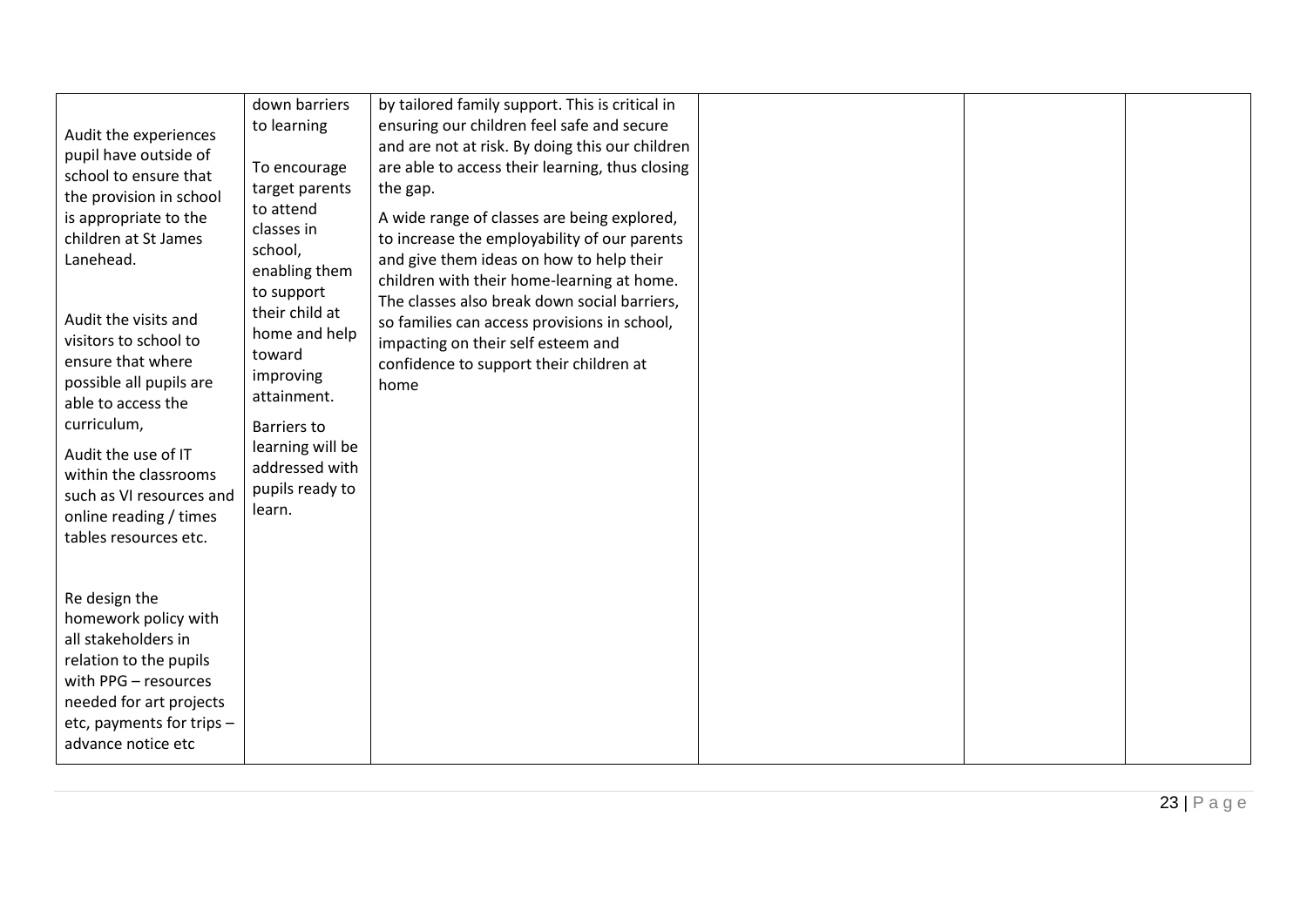| For identified gaps in<br>learning to be<br>addressed - including<br>potential widening gaps<br>as a result of the<br>pandemic. | Varied<br>interventions<br>(according to<br>need) to be<br>provided<br>before (and<br>sometimes<br>during) school. | Gaps identified in formative assessment<br>allow for precisely targeted teaching to<br>remedy these. Meta-Analysis of research by<br>John Hattie breaks down quality teaching<br>into:<br>• Pupils having clear goals/objectives.<br>• Teachers providing pupils with<br>modelling/scaffolding/appropriate steps to<br>achieve them. | Targeted additional adult support<br>in every classroom. Key Stage<br><b>Coordinators Termly</b>                                                                                                                                                                                                                                                     | Targeted additional<br>adult support in<br>every classroom.<br>Key Stage<br><b>Coordinators Termly</b> | Targeted<br>additional<br>adult support<br>in every<br>classroom. Key<br>Stage<br>Coordinators<br>Termly |
|---------------------------------------------------------------------------------------------------------------------------------|--------------------------------------------------------------------------------------------------------------------|--------------------------------------------------------------------------------------------------------------------------------------------------------------------------------------------------------------------------------------------------------------------------------------------------------------------------------------|------------------------------------------------------------------------------------------------------------------------------------------------------------------------------------------------------------------------------------------------------------------------------------------------------------------------------------------------------|--------------------------------------------------------------------------------------------------------|----------------------------------------------------------------------------------------------------------|
| For selected pupils to be<br>supported in accessing<br>learning.                                                                | 1:1 support for<br>disadvantaged<br>pupils who<br>require it. 20<br>hours per week<br>offering 1:1<br>support      | 2008, the National Foundation for<br>Educational Research & TDA, found that, 'a<br>culture of mentoring and coaching will, over<br>time, have an impact on young people and<br>their learning.                                                                                                                                       | Internal tracking systems will<br>support the identification of PP<br>who are not achieving their<br>potential. Provision maps will<br>ensure that appropriate<br>intervention and provisions is in<br>place. Half termly pupil progress<br>meetings will be used to frequently<br>review the impact of quality first<br>teaching and interventions. | SENCO                                                                                                  | <b>TERMLY</b>                                                                                            |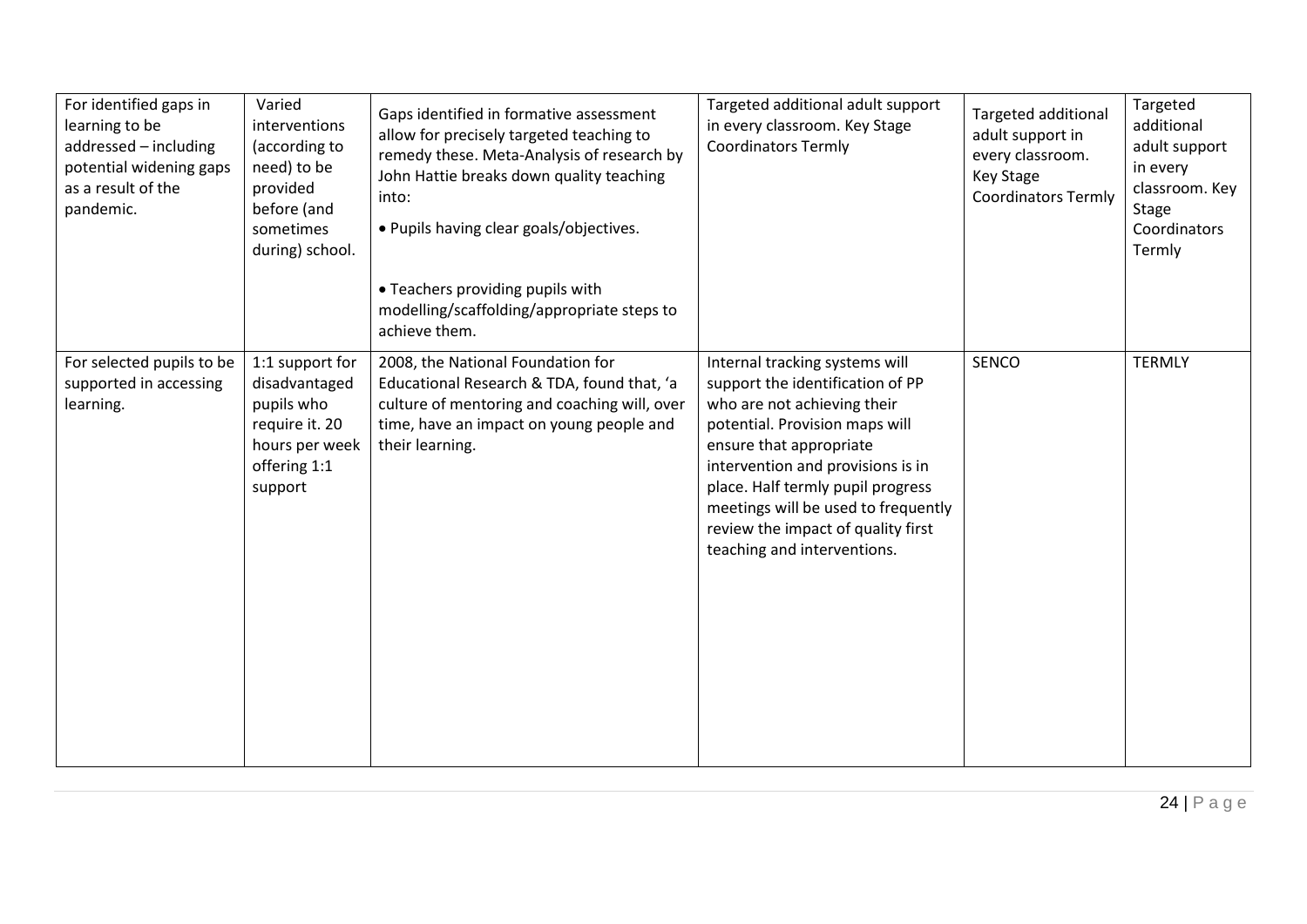| Targeted support                                                                                                                                                                                                                                                                                                              |                                                                                                                                       |                                                                                                                                                                                                                                                                                                          |                                                                                             |                             |                                                   |  |
|-------------------------------------------------------------------------------------------------------------------------------------------------------------------------------------------------------------------------------------------------------------------------------------------------------------------------------|---------------------------------------------------------------------------------------------------------------------------------------|----------------------------------------------------------------------------------------------------------------------------------------------------------------------------------------------------------------------------------------------------------------------------------------------------------|---------------------------------------------------------------------------------------------|-----------------------------|---------------------------------------------------|--|
| Action                                                                                                                                                                                                                                                                                                                        | Intended<br>outcome(s)                                                                                                                | What is the evidence and rationale for this<br>choice?                                                                                                                                                                                                                                                   | How will you ensure it is effectively<br>implemented?                                       | Staff lead                  | When will you<br>review<br>implementatio<br>$n$ ? |  |
| To address and improve<br><b>Social and emotional</b><br>development; anxiety<br>and lack of resilience,<br>behaviour for learning<br>exacerbated as a result<br>of the pandemic.<br>Increase staff<br>knowledge of referrals,<br>support.<br>Pastoral team to attend<br>local cluster and train to<br>be Mental Health First | Children to<br>develop<br>confidence and<br>independence<br>in addressing<br>issues arising.<br>Improve<br>children's self-<br>esteem | Children have a clear pathway and<br>strategies to be able to regulate and<br>communicate their social and emotional<br>needs.<br>School to engage within the BIV on all<br>levels. Pastoral team to attend pastoral<br>meetings and Headteacher to attend<br>Burnley Professionals group and the panel. | Children are able to problem solve,<br>use strategies taught.<br>CPOMS review of incidents. | SENDCO and<br>pastoral team | Termly                                            |  |
| Aiders.<br>Use of interventions<br>bespoke nurture<br>support to improve<br>social and emotional<br>wellbeing.                                                                                                                                                                                                                | Improve<br>children's self-<br>esteem                                                                                                 | Increased staff awareness of strategies to<br>support pupils and referral to appropriate<br>intervention and support                                                                                                                                                                                     | Soft evidence needs support of PSHE<br>PIVATS and Boxall Profile.                           |                             |                                                   |  |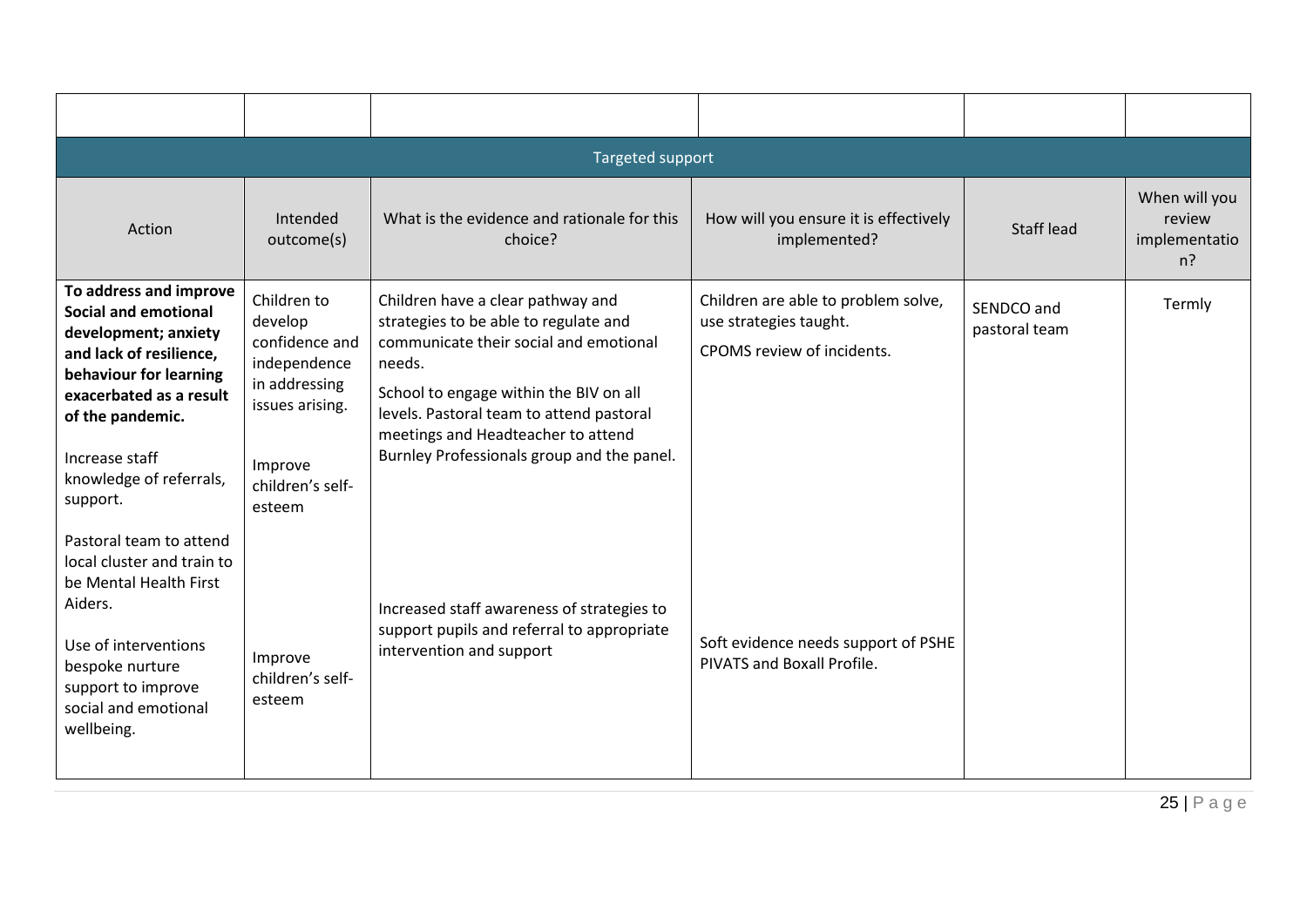| SLT time to train all staff<br>and review the<br>outcomes and impact<br>upon the whole school<br>with a particular focus<br>upon SEMH and<br>wellbeing. | Improve<br>children's self-<br>esteem | Evidence of improved emotional well being<br>and emotional intelligence of pupils. |  |  |
|---------------------------------------------------------------------------------------------------------------------------------------------------------|---------------------------------------|------------------------------------------------------------------------------------|--|--|
| Snack- ensure children<br>have had a nutritious<br>start to the day,<br>enabling them to learn.                                                         |                                       |                                                                                    |  |  |
| • To engage children in<br>extra-curricular<br>provision, widening<br>their opportunities                                                               |                                       |                                                                                    |  |  |
| · Involve PP children in<br>cluster work, visiting<br>other schools and<br>widening their<br>experiences where<br>possible under local<br>restrictions. |                                       |                                                                                    |  |  |